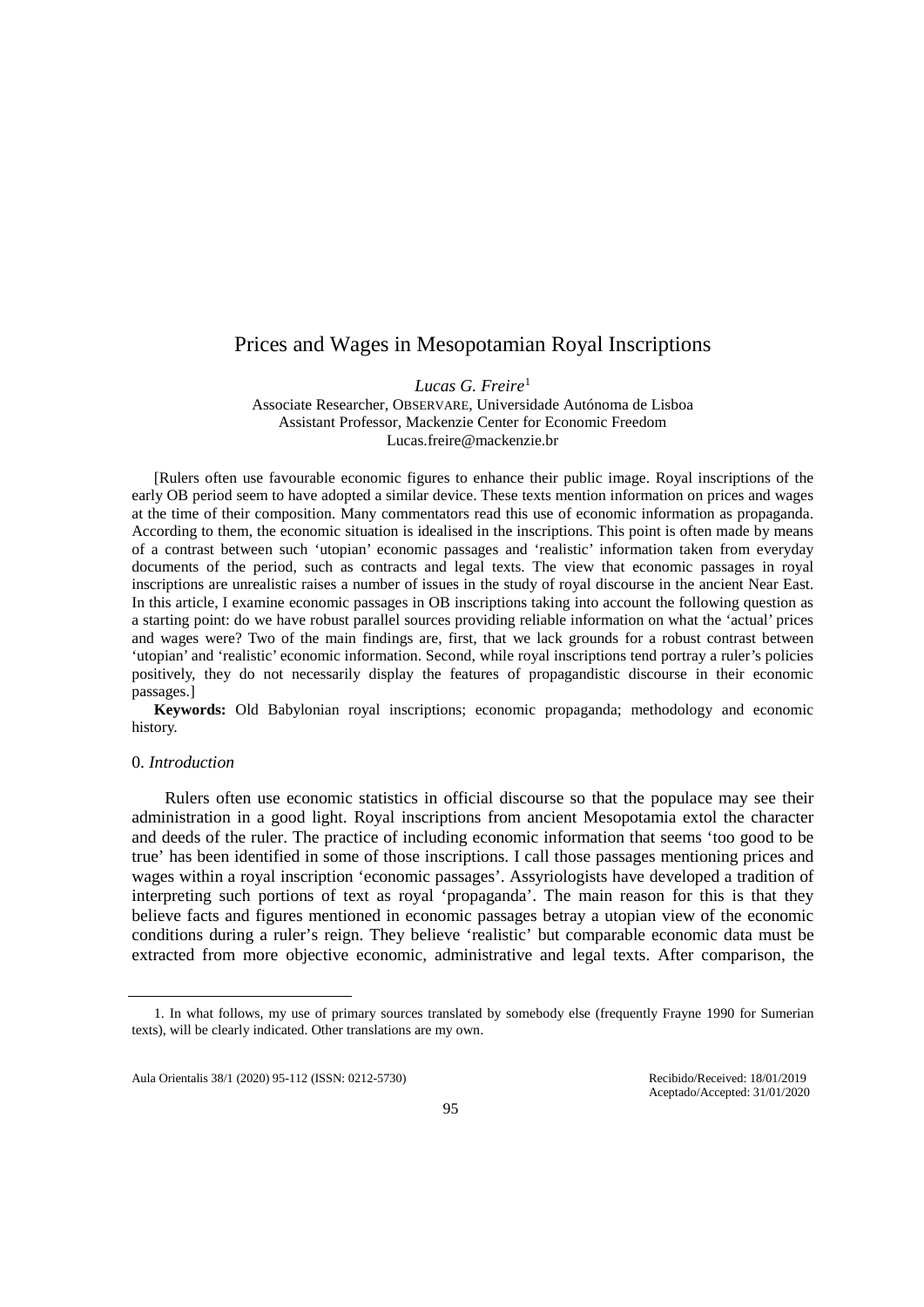disparity between economic passages and the data from those objective texts leads them to read all economic passages uniformly as unrealistic propaganda.

I have recently begun to re-examine this way of reading economic passages. At first, I tended to agree with this mainstream interpretation, but – particularly in the case of inscriptions from the early Old Babylonian (OB) period – I have come across a series of points that are leading me to challenge the standard view. In this article, I would like to focus on OB Mesopotamian royal inscriptions and present a preliminary report of my findings. I have looked at inscriptions from the reigns of Sîn-kāšid (ca. 1865–1833), Nūr-Adad (1865–1850), Sîn-iddinam (1849–1843), Warad- $\sin(1834-1823)$  $\sin(1834-1823)$  $\sin(1834-1823)$  and Šamšī-Adad  $(1807-1775)$ .<sup>2</sup> I will share three main findings that should be of interest: (1) the mainstream view of economic passages tends to be reproduced in the contemporary literature without a more critical examination of the initial arguments that established this tradition of interpretation; (2) those initial arguments could be challenged on methodological grounds: comparing data contained in economic passages to 'realistic' economic data in more objective texts is more difficult than it seemed at first; (3) on the other hand, if we look closer at economic passages in terms of their cultural and literary features, we may not conclude that they should be uniformly taken as propaganda.

In what follows, I discuss each of these findings. First, I outline the development of the mainstream interpretation as a tradition that developed within the field of Assyriology. I trace the origin of this tradition back to a small number of works published in the 1950s and 1960s. Those, in turn, refer to studies of objective prices and wages undertaken in an earlier era of the discipline. This leads me to address my second finding. A robust comparison, between allegedly propagandistic economic passages and more objective information on prices and wages contained in economic, administrative and legal texts, is not as straightforward as it seems. For this reason, we should not rely too much on this sort of procedure. Thirdly, the view that economic passages reinforce royal propaganda can also be challenged on the grounds of cultural and literary features of the wider inscription in which each passage is included. Those inscriptions are not uniform, even though they share some elements in common.

Notice that I am not attempting here to offer a well-articulated alternative theory to help us make sense of economic passages. Given those three preliminary findings, I suggest the following tentative conclusions: (1) we lack the necessary information to make a robust contrast between economic passages and objective economic data; (2) royal inscriptions do indeed try to portray the king's character and deeds in a good light, and this portrayal might well include economic performance; (3) but it does not necessarily mean that they are propaganda in the sense in which we understand the term today; (4) some factors have been neglected in the interpretation of economic passages in royal inscriptions; (5) a re-examination of the mainstream view of economic passages will have to reconsider both the basis for this view and the text/context of the passages themselves in the search for a more rigorously established interpretation.

# 1. *Generalising Interpretations*

I have identified a number of OB economic passages (see Appendix 1), but two good illustrations for the concept are, first, Sîn-kāšid's text from Uruk (RIME 4.4.1.8) and, second, Šamšī-Adad I's text from Assur (RIMA 1.0.39):

<span id="page-1-0"></span> <sup>2.</sup> All dates BC. The approximate dates follow the conventional middle chronology. See Van de Mieroop 2016: 17– 18, 348–63. See Appendix 1 for the examples of economic passages from each reign.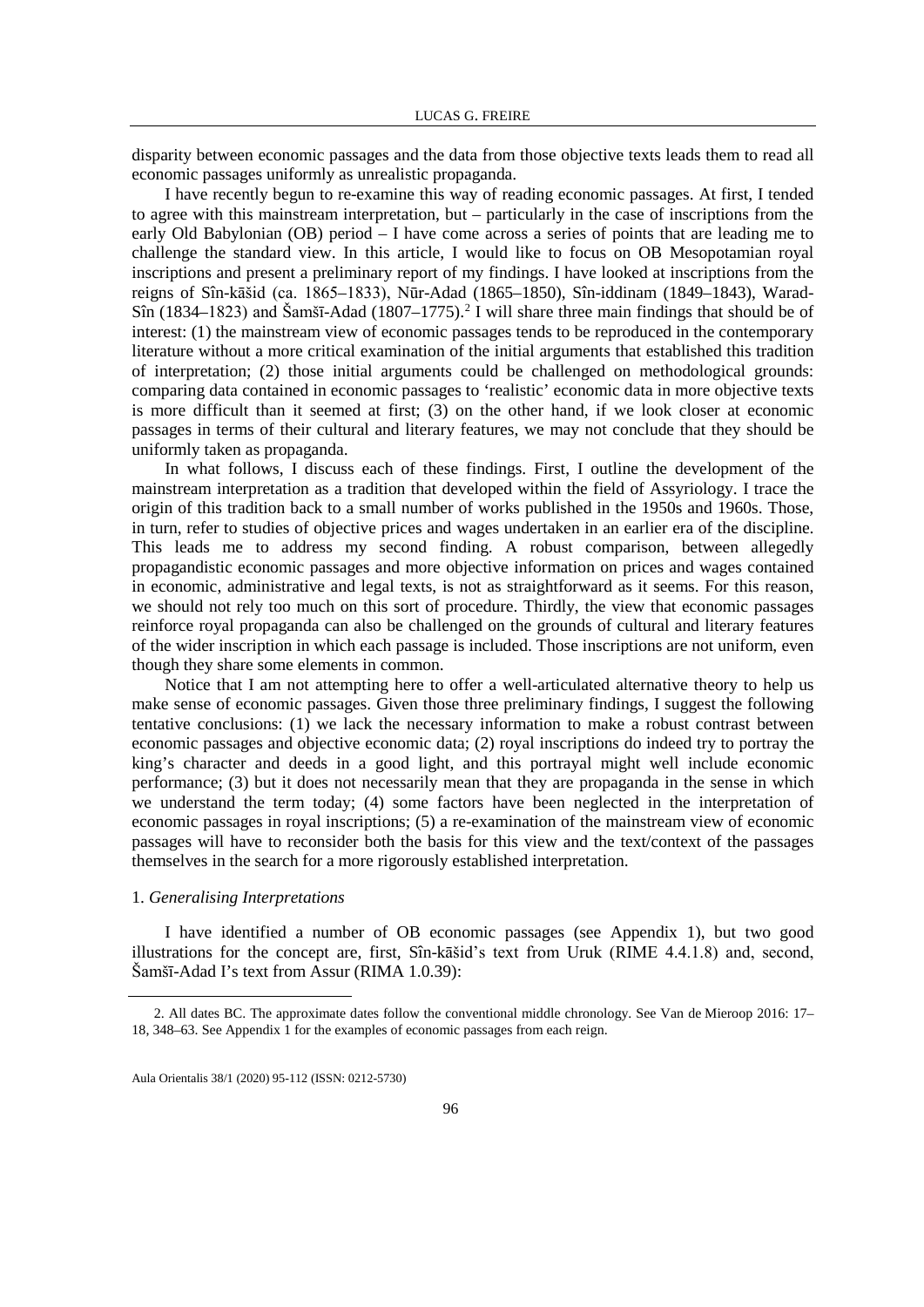[*Sîn-kāšid, wall of Uruk:*] In his period of kingship, according to the market value of his land, 3 gur of barley, 12 minas of wool, 10 minas of copper, 3 ban of vegetable oil cost one shekel of silver.[3](#page-2-0)

[*Šamšī-Adad I, Enlil temple in Assur:*] When I built the temple of the god Enlil, my lord, the prices in my city, Aššur, (were): two cor of barley could be purchased for one shekel of silver; fifteen minas of wool for one shekel of silver; and two seahs of oil for one shekel of silver.<sup>[4](#page-2-1)</sup>

Large fragments of these two inscriptions were known already in the early days of Assyriology, when scholars took those economic passages at face value. At a later stage, a new critical view of economic passages as propagandistic emerged and quickly got accepted as the new mainstream interpretation.

Early assyriologists were charitable towards the claims made in royal inscriptions. One study, for example, assumed that Šamšī-Adad's economic passage was merely "fixing" or regulating "the monetary standard".[5](#page-2-2) This was deemed comparable with the "inscription of Sin-gashid (*sic*) of Uruk". A couple of years later, Walter Schwenzner published a monograph on Babylonian economic life. That seminal study included an attempt to established the prices of certain commodities, including cereal, oil and wool. A table listed 'the prices' of such commodities with an indication of their sources.<sup>[6](#page-2-3)</sup> Some of the primary material was economic and administrative, but the sources for the early OB period were precisely the economic passages of Sîn-kāšid and Šamšī-Adad.[7](#page-2-4) In the early days of Assyriology, then, the conventional interpretation was to regard economic passages in royal inscriptions as trustworthy sources of information about daily economic life in ancient Mesopotamia.

However, with the publication of a large amount of ancient Near Eastern economic, administrative and legal texts in the following decades, new studies emerged, which dealt with several aspects of economic history. Bruno Meissner published a monograph on commodity prices in the mid-1930s. He used a larger number of sources than Schwenzner to list the prices in Babylon, but it was only in the late 1950s that a more detailed and critical inclusion of the newly published sources was taken into account.<sup>[8](#page-2-5)</sup> From the 1950s onwards, prices and wages contained in economic passages of royal inscriptions were no longer held as reliable sources of information.

As far as I can tell, Albrecht Goetze first suggested this line of thought to an English-speaking audience as part of his commentary on the Laws of Eshnunna (LE). LE starts with a list of tariffs for several commodities and services – 1 cor of barley, 3 seahs of fine oil, 12 of normal oil, 6 minas of wool, etc. for 1 shekel of silver.<sup>[9](#page-2-6)</sup> Goetze suggests contrasting this with the prices in the economic passages of Sîn-kāšid and Šamšī-Adad, with the warning: "They are likely to be fictitious  $(...)$ , as these kings boast how great prosperity is, and how inexpensive life, during their reigns". Next, he asserts that the "actual prices" must be obtained from "contemporaneous contracts", adding a footnote listing Schwenzner's and Meissner's studies as authoritative analyses of the data containing the "actual prices".[10](#page-2-7) Goetze's remarks in his LE commentary, in turn, was

<span id="page-2-0"></span> <sup>3.</sup> RIME 4.4.1.8:15–22, trans. Frayne 1990: 454.

<sup>4.</sup> RIMA 1.0.39.1:59–69, trans. Grayson 1987: 49.

<span id="page-2-3"></span><span id="page-2-2"></span><span id="page-2-1"></span><sup>5.</sup> Luckenbill 1912: 158.

<sup>6.</sup> Schwenzner 1915: 19–24, 27–8; see also tables in the end.

<sup>7.</sup> Schwenzner consulted the hand-drawings of Thureau-Dangin 1907 and Messerschmidt 1911.

<span id="page-2-6"></span><span id="page-2-5"></span><span id="page-2-4"></span><sup>8.</sup> Meissner 1936; Sweet 1958 (unpublished). See Farber 1978: 2.

<span id="page-2-7"></span><sup>9.</sup> LE 1, I have maintained the measurements in the original, but see Roth 1997: 59 for a conversion. 10. Goetze 1951/2: 29–30.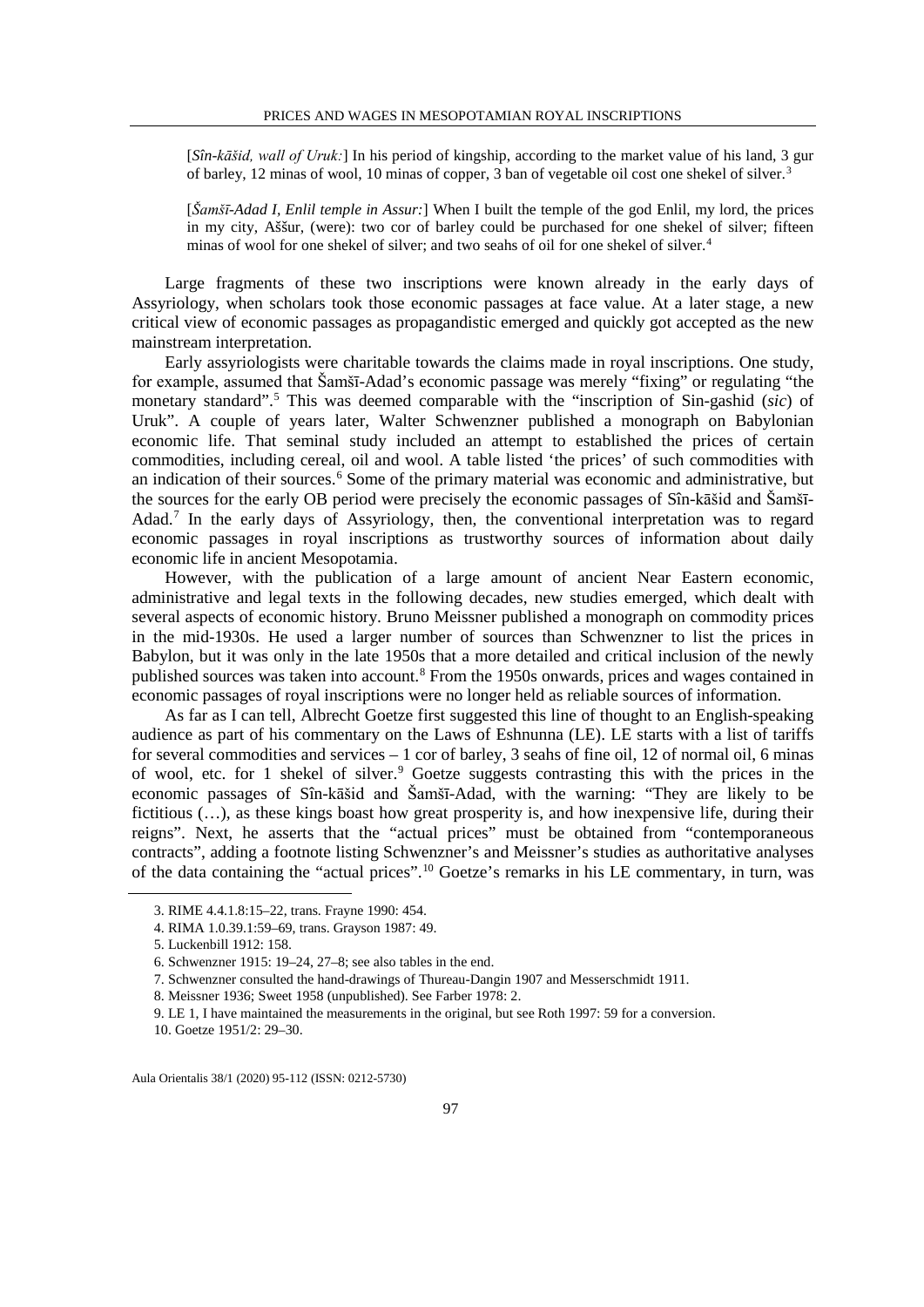picked up by Adam Falkenstein, when he wrote that the economic data in Sîn-kāšid's inscription "did not reflect reality". A year later, he edited an inscription of Warad-Sîn from Larsa that contained an economic passage. Noting the parallels with other inscriptions, he insisted in contrasting Warad-Sîn's facts and figures with the tariffs proposed in LE.[11](#page-3-0)

Edmond Sollberger's commentary in a mid-1960s edition of texts excavated in Ur had a great impact in perpetuating the reading of economic passages as propaganda. Referring to an inscription of Sîn-iddinam and also to a major fragment of a royal inscription of 'Sîn-iqīšam', he states that the wages, "though high, are fairly consistent", unlike the prices, which, differently from those on LE, are "artificial" and, "as it were, official propaganda".<sup>[12](#page-3-1)</sup> We are, then, given a table listing what quantities of certain products 1 shekel of silver could buy in the reigns of Sîn-iddinam, 'Sîniqīšam', Sîn-kāšid, Eshnunna and Šamšī-Adad. The table allegedly allows us to compare the "cost of living" across each reign.[13](#page-3-2) From this point onwards, the mainstream view of economic passages as propaganda had been consolidated.

Few years later, Giovanni Pettinato edited Sîn-kāšid's inscription and commented on the economic passage as unrealistic. What he used to substantiate his position was Sollberger's table, another secondary source and a direct quote from Falkenstein.<sup>[14](#page-3-3)</sup> Kirk Grayson, in his important edition of Assyrian inscriptions, argued that the prices listed in Šamšī-Adad's economic passage from Assur are "very low as a comparison with actual prices reveals". Without explaining what he meant by "comparison", he points the reader to Meissner's already out-dated list of commodity prices in Babylon (not Assyria!). He echoes Sollberger, further describing the inscription's prices as "utopian", and the text as "propaganda", suggesting that we check Sollberger's "convenient chart comparing the 'official' prices" and affirming that "more realistic prices" could be found in LE and the Laws of Hammurabi (LH).<sup>[15](#page-3-4)</sup>

Fast-forward to more recent times, and the same points are made with reference to the same secondary studies. Daniel Snell, known for his work on ancient Mesopotamian economies, writes that "the royal inscriptions exaggerated the well-being of the subjects", suggesting a comparison with data from contracts of the time, compiled in Sollberger's table.<sup>[16](#page-3-5)</sup> Péter Vargyas, writing about prices in an important reference collection, notes that "favorable prices in the royal inscriptions exaggerate the prosperity of a given reign for propagandistic reasons".<sup>[17](#page-3-6)</sup> A well-known compilation of primary sources in translation contains OB inscriptions commented by Frans van Koppen. On the Šamšī-Adad inscription, he writes: "The list of ideal, cheap prices for the basic staples is an element that is known from other royal inscriptions as well and conveys the idea that the king brought about economic prosperity for the people"[.18](#page-3-7) In a textbook, Mario Liverani refers mainly to Sîn-kāšid's inscription, but draws the following generalisation from it: "The propagandistic tone

 <sup>11.</sup> Falkenstein 1963: 33; 1964: 38.

<sup>12.</sup> Sollberger 1965: 15.

<span id="page-3-2"></span><span id="page-3-1"></span><span id="page-3-0"></span><sup>13.</sup> Sollberger 1965: 15–6. The attribution of a major fragment (BM 132226) to 'Sîn-iqīšam' was, later on, corrected, and it is now seen as part of an inscription of Nūr-Adad. See Sollberger 1982: 342; Frayne 1990: 147.

<sup>14.</sup> Pettinato 1970: 103.

<span id="page-3-5"></span><span id="page-3-4"></span><span id="page-3-3"></span><sup>15.</sup> Grayson 1972: 20–21 (see n. 64). The author later edited a chronicle containing a broken list of commodity prices and urged caution in taking the source too literally, because of the propagandistic character of prices in royal texts. See Grayson 1975: 60–2. As for LH, some key passages listing wages or tariffs for specific services are uncertain. See LH §257–277, Roth 1997: 129–32.

<sup>16.</sup> Snell 1997: 59, 180.

<sup>17.</sup> Vargyas, in: Powell, Vargyas and van den Hout, 2003/5: 612.

<span id="page-3-7"></span><span id="page-3-6"></span><sup>18.</sup> van Koppen 2006: 103. The collection is Chavalas 2006.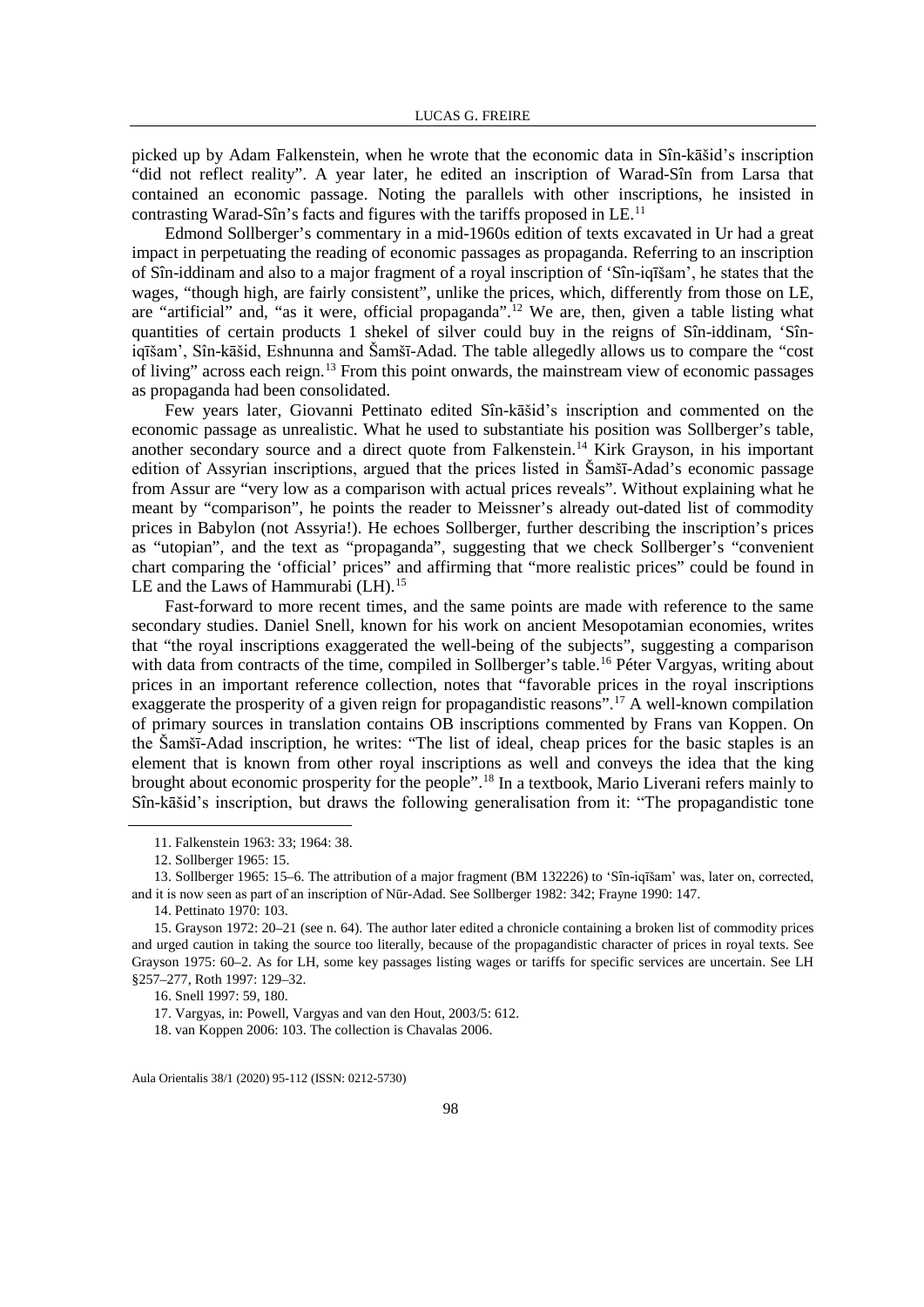(abundance of goods, thus low prices!) becomes particularly evident when comparing these celebratory statements with more normative, but realistic, price lists (such as the one found in the laws of Ešnunna) and the current prices recorded in the administrative texts of the time".<sup>[19](#page-4-0)</sup>

I could carry on, but my first preliminary finding is clear: from an initial acceptance of economic passages as trustworthy, assyriologists moved on to adopt a more critical reading of those texts as propaganda. Moreover, they have assumed an analogy between economic passages without taking into account their broader context. The mainstream interpretation now reads such passages uniformly as utopian portrayals of idealised economic conditions. To sum up how this came about: initially, there was an attempt to substantiate such view with reference to primary sources and recent studies of economic data. At a later stage, two or three secondary sources were used as the main basis for such claims, and the claims themselves reflected the language of those works (one text is 'propaganda' and is analogous to other texts; the 'price table'; the comparison with normative, but 'realistic' prices in legal texts LE or LH; the 'realistic' prices in 'contracts of that time'). Currently, those claims are part of the common knowledge in the field, being further transmitted (as any tradition eventually is) at one's initial stages of academic life (reference works, textbooks, sourcebooks). It is this reproduction of the mainstream view in the literature without a more critical examination of the arguments supporting it that is open for a challenge: how solid is this procedure of contrasting data in economic passages with objective economic data from economic, administrative and legal texts? Should we assume that all economic passages function in the same way (that is, should we read them uniformly as propagandistic)?

# 2. *Obtaining Objective Economic Data*

Let me present the second preliminary finding by tackling the first of the two questions above, leaving the other one for the next section. The view that comparable prices and wages can be obtained from other sources so that we may know '*the* price of X' or '*the* wages for Y' in order to play them against economic passages is problematic. For this to be a theoretically and methodologically acceptable exercise, we would need to find texts with a decent combination of pieces of information that is very hard to obtain.

To begin with, there is a well-known theoretical debate in the study of economic history about whether we know how economic dynamics yielded prices, wages or tariffs in the ancient world. One position seems to reject the use of modern economic theory to interpret data from the distant past. It claims that each economy is embedded in a social system that shapes and shoves it. Our current theories may fare better in the contemporary world, but it would be anachronistic and counterproductive to use them to interpret price and wages determination in light of data from, say, the OB period.<sup>[20](#page-4-1)</sup> On the other side, there are those who have obtained considerable success, as far as the empirical information allows, in showing that prices and wages behaved more or less as one would expect them to behave today.<sup>[21](#page-4-2)</sup> "Unanimity of opinion exists almost nowhere, but a majority of cuneiformists hold now and have always held that prices in cuneiform sources mean, more or

 <sup>19.</sup> Liverani 2014: 201.

<span id="page-4-1"></span><span id="page-4-0"></span><sup>20.</sup> Renger 2007: 187–95. See, on this side of the debate, the much-criticized Polanyi 1977 and Finley 1985, who did not actually deal with ancient Near Eastern economies. For a critical summary and discussion, see Monroe 2007: 171–4.

<span id="page-4-2"></span><sup>21.</sup> Farber 1978; Powell 1990: 98–9. According to Monroe 2007: 174–84, the point not only applies to economic processes but also to structures such as, for example, the institution of money.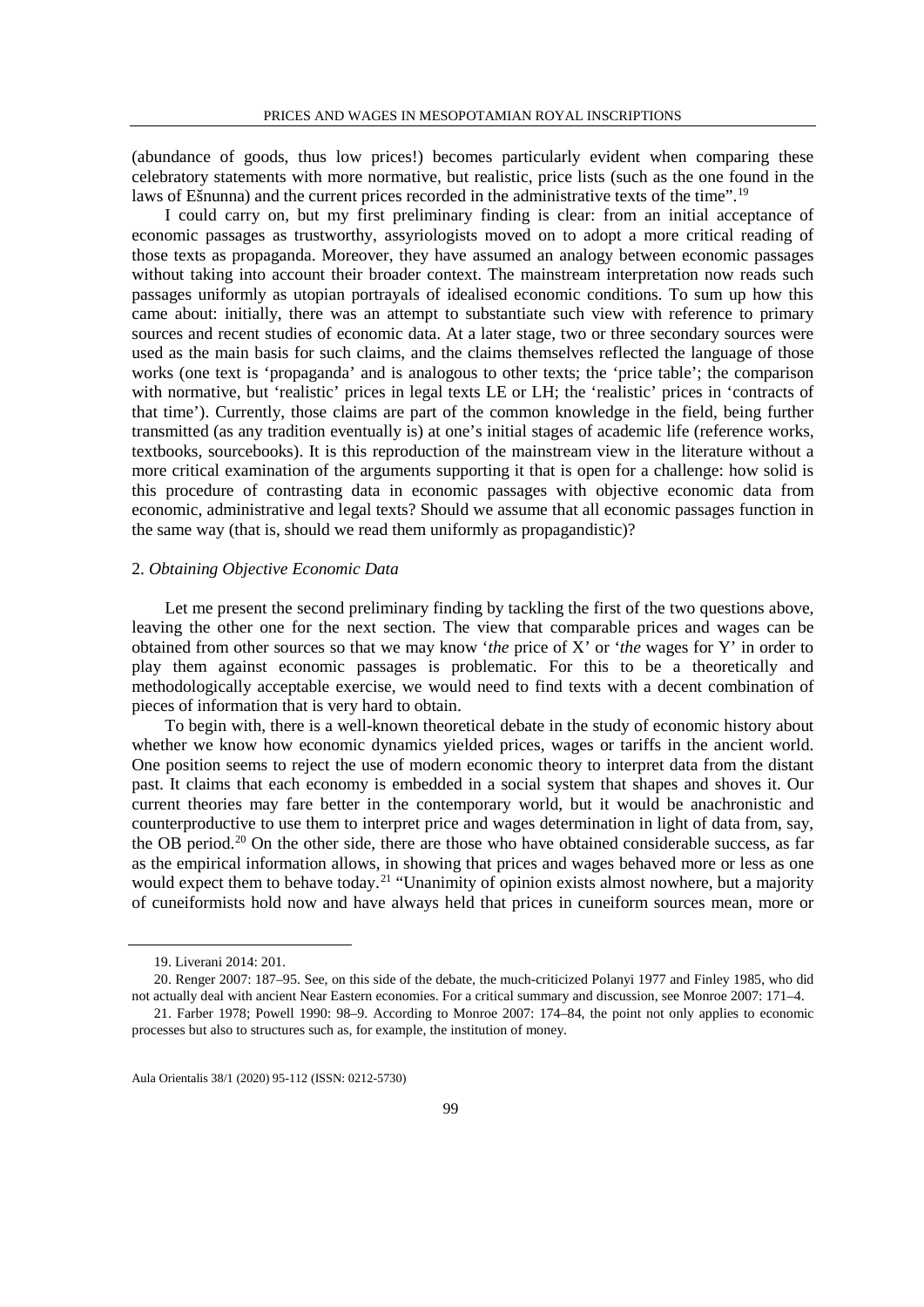less, what prices mean today".<sup>[22](#page-5-0)</sup> If we adopt the minority position, then, there is very little we can say about how '*the* price of X' or '*the* wages for Y' behaved and, therefore, not a whole lot to do about the contrast between realistic and propagandistic prices. If, on the other hand, we adopt the majority view, then we open a Pandora box of variables that need to be determined in combination for a robust study of '*the* price of X' or '*the* wages for Y'.

We are now talking about a second, methodological, type of problem with this procedure. Normally, in their discussion of how unrealistic, utopian or propagandistic economic passages are, assyriologists think it sufficient to select a number of Mesopotamian economic texts (especially contracts and administrative records) from the OB period in order to tell what '*the* price of X' realistically was.<sup>[23](#page-5-1)</sup> The problem with this is well summarised by Marvin Powell, who sought to establish a methodologically sound series of commodity prices in the later OB period: "price data rarely occur in simple  $x = y$  form but are usually embedded in a documentary context that can be extremely difficult to interpret, with the result that the literature on the subject contains numerous minor errors and not a few serious ones".<sup>[24](#page-5-2)</sup>

In Economics, it is important to differentiate between short-term and long-term trends. When assyriologists speak of '*the* price of X' they probably have in mind the latter. However, the use of individual economic texts (e.g. sales contracts) is more likely to yield the short-term price of the specific commodity or service under discussion. This is because too often those texts have been taken in isolation or in a relatively small number, too disperse to count as a temporal series. Schwenzner's study of prices, for example, suffered from this problem. He assumed that merely taking the mean price or wage (the average over a certain period of time) would be enough. However, as Ronald Sweet puts it in his study of money in the OB period, "the general trend that these equivalencies (commodities) took will be discernible only if: (1) the data are sufficiently numerous for the exceptional to be distinguished from the normal variation, and (2) the data occur regularly and fairly frequently over the period of time being studied".[25](#page-5-3)

For long-term trends, though, what we need is a large number of *controlled* samples. This means that they should be more or less uniform in terms of place and quality of the product, amongst other factors, to make sure we are not comparing apples and oranges. This was another problem Schwenzner's study, as "one cannot assume (…) that prices throughout lower Mesopotamia  $(...)$  were unaffected by local conditions".<sup>[26](#page-5-4)</sup> In fact, cities at that time were more or less isolated, and now economic historians dealing with the early OB period generally treat southern and northern Babylonia as separate economic regions.<sup>[27](#page-5-5)</sup> In short: the price of the same item can differ from place to place. Moreover, OB economic texts may mention a certain commodity by name without specifying its quality, which leads to another problem pertaining to the lack of control of the data. This is "a basic and pervasive problem for study of Babylonian prices in any era". The issue is often deliberately ignored, because there is no way around it[.28](#page-5-6) Needless to say, this is a less than ideal situation.

 <sup>22.</sup> Powell, in: Powell, Vargyas and van den Hout, 2003/5: 610.

<span id="page-5-4"></span><span id="page-5-3"></span><span id="page-5-2"></span><span id="page-5-1"></span><span id="page-5-0"></span><sup>23.</sup> A combination of this procedure with legal quotes from LE and LH is what generated Sollberger's oft-cited table, for example.

<sup>24.</sup> Powell 1990: 77.

<sup>25.</sup> Sweet 1958: 30.

<sup>26.</sup> Farber 1978: 3.

<span id="page-5-5"></span><sup>27.</sup> Goddeeris 2007: 198–205.

<span id="page-5-6"></span><sup>28.</sup> Powell 1990: 79.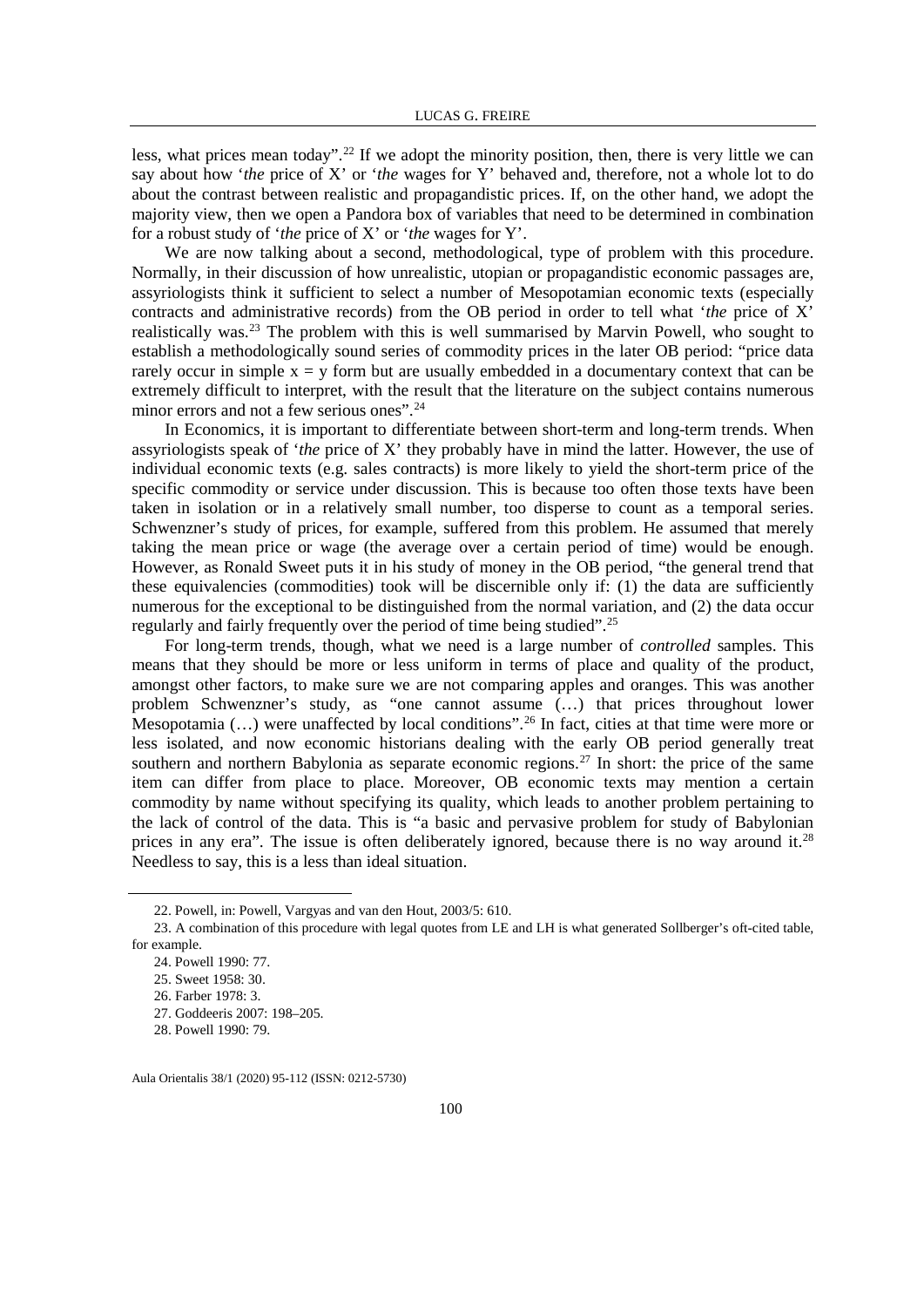Another methodological issue has to do with the standards of measurement. Lists of commodities, whether in sale contracts or in administrative texts where they figure as parts of the wages generally employ measurements, such as the shekel (síg), the mina (ma-na) or the kor (gur). Do they always mean the same thing? "In order to be precise in analysing prices," says Powell, "one really needs to know the absolute values of each metrological unit involved in any price equivalence. This, however, is impossible, because Mesopotamian units of weight and measure with identical names have variants across time and space and even variants within a very limited time and space".<sup>[29](#page-6-0)</sup> A related and important issue is the quality of metals, since equivalencies in both economic texts and economic passages within inscriptions are given in terms of silver.<sup>[30](#page-6-1)</sup> This is not to say that a robust study of long-term prices would not be possible, but such study would require establishing a statistically sound margin of error, and the procedure has been left out of comparisons between objective and so-called propagandistic prices or wages.

Let me now bring these issues even closer to the critical reading of economic passages in OB royal inscriptions. It is true that those passages speak mostly of barley (še), wool (síg), bread (ninda) and oil (ì, ì-giš) and that they adopt more or less the same style as far as the economic portion of the texts is concerned. There is, in short, some similarity between them, but their context also matters. Those are inscriptions from Larsa, Ur, Uruk and Assur. They are distributed more or less over a century in the early 2nd millennium. Are they comparable with a generic economic text from 'the OB period'? To a certain extent, if we are charitable, yes. However, a more robust and methodologically sound comparison would have to answer positively to at least each of the following questions: (1) is the text not only from the OB period, but also more specifically from the same place, reign (and preferably same year) as the given economic passage of a certain king? (2) Ignoring the problem of product quality, can we at least establish the equivalence of silver and the commodity of the economic text being compared to the same commodity in the economic passage? A positive answer to both of these questions, in all their details, and in the use of the same economic text would be very hard to obtain. For one thing, some documents omit the required information. For another, many of them are broken at crucial points.

Moreover, as I have already mentioned, this would only give us the 'price of  $X$ ' in the shortterm, for that specific transaction at that specific time, rather than '*the* price of X'. To find the latter, we would need to find a statistically significant amount of material that allows positive answers to both questions above. In principle, with hundreds of thousands of administrative and economic texts, this could be done (say, as a PhD thesis), but the procedure is certainly much more complex than merely relying on information obtained from Schwenzner's or Meissner's early studies or Sollberger's simplified table.<sup>[31](#page-6-2)</sup> Yet, it is the latter procedure that has been grounding the reading of economic passages as propaganda, besides considerations of textual genre, to which I now turn.

## 3. *Cultural and Literary Features*

My third preliminary finding is that the interpretation of economic passages as propaganda assumes too quickly the uniformity of texts in which they occur. It is true that they share some

 <sup>29.</sup> For a discussion of these problems and possible ways around them, see Powell 1987; 1990: 78–88.

<sup>30.</sup> Powell, in: Powell, Vargyas and van den Hout 2003/5: 610–1.

<span id="page-6-2"></span><span id="page-6-1"></span><span id="page-6-0"></span><sup>31.</sup> The efforts of Farber 1978, Snell 1982 and Powel 1990 are laudable, but unfortunately they do not cover data directly relevant to the study of early OB royal inscriptions containing economic passages.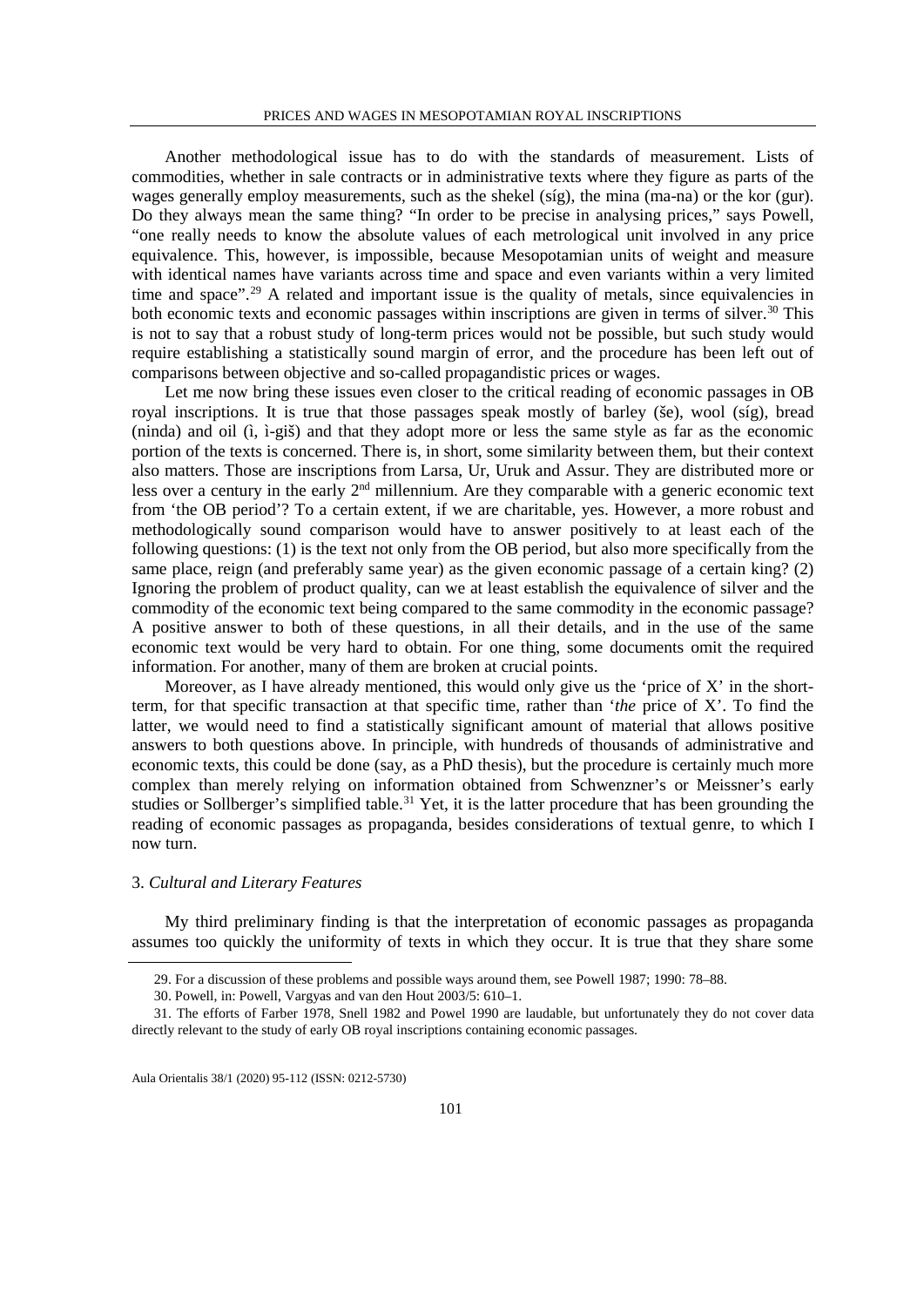elements in common (which, by the way, justifies studying them together), but if we look closer at economic passages in terms of their cultural and literary features, it becomes clear that not all function in the same way. It also becomes clear that our understanding of what propaganda is and how it operates does not quite describe what we observe in OB economic passages.

A comparison and contrast of economic passages is revealing. As already noted, one element they share in common is that some products recur. In passages about wages, they tend to be the staples of food (barley, bread, oil) and drink (beer  $=$  kaš). The food staples, together with wool, are mentioned in the passages about commodities as well. Dates (zú-lum) are mentioned occasionally on both sides.[32](#page-7-0) Both kinds of economic passages seem to be emphasising access to important commodities, whether from the point of view of what a day's wages can afford or from the point of view of what one can get for a shekel of silver (see Appendix 2). On the other hand, OB royal inscriptions are diverse in the kind of economic information they include in their economic passages, with some listing both prices and wages (Nūr-Adad's and one by Sîn-iddinam), others only prices (Sîn-kāšid's and Šamšī-Adad's), and others only wages (Warad-Sîn's and one by Sîniddinam).

There are also similarities and differences in the wider inscriptions where these economic passages occur (see Appendix 3). A very important common element is that they show a strong tendency to be preceded by some kind of temporal clause. Some of them are more specific  $(u_4 \dots -a)$ or  $u_4$  ... -bi-a): "When I dug the Tigris, the great river" (u<sub>4</sub> I<sub>7</sub>.idigna i<sub>7</sub>-gu-la mu-ba-al-la-a);<sup>[33](#page-7-1)</sup> "on that day" ( $\lceil u_4 \rceil$ -bi-a);<sup>[34](#page-7-2)</sup> "When I built the w[all of U]r" (u<sub>4</sub> b[àd ú]ri.KI-ma mu-dù-a);<sup>[35](#page-7-3)</sup> "When I made the temple of Enlil, my lord" (*inūma bīt* <sup>*d*</sup>Enlil belīya epušu).<sup>36</sup> Others mark time in a more general sense, referring to the king's administration: "In his reign" (bala nam-lugal-ka-né);  $37$  "In my beautiful reign" ( $u_4$  bala sa<sub>6</sub>-ga-mu).<sup>[38](#page-7-6)</sup> Despite those common points, the inscriptions have distinct literary features, ordering their main elements differently and selectively including or excluding them, with some containing a kind of long-term or short-term wish-statement in the end and some containing detailed epithets and titles of the king. Those inscriptions share some motifs and phrases, but are not uniform in their literary features.

Moving on to focus on what the inscriptions imply as the cause of the economic conditions that they portray, we may look at the vicinities of each economic passage, asking to what extent the king is held responsible for favourable economic conditions. In a propagandistic text, we would expect the king and his policies to be unambiguously portrayed as the main factor behind economic prosperity. However, this is far from being the case. Table 1 (below) lists what I suggest as possible immediate and general causes of the economic conditions in each passage from Appendix 1.

34. RIME 4.2.9.6: 25.

<span id="page-7-2"></span><span id="page-7-1"></span><span id="page-7-0"></span> <sup>32.</sup> Other items are mentioned sporadically. For the use and importance of those commodities in ancient Near Eastern economies, see Bertman 2005: 293; Ellison 1978: 204–8; Farber 1978: 10–11, 22–23; Katz and Voigt 1986: 27–34; Renger 2007: 192.

<sup>33.</sup> RIME 4.2.9.2: 51–2, trans. Frayne 1990: 160.

<span id="page-7-3"></span><sup>35.</sup> RIME 4.2.13.20: 40, trans. Frayne 1990: 240.

<span id="page-7-4"></span><sup>36.</sup> RIMA 1.0.39.1: 59–61.

<span id="page-7-5"></span><sup>37.</sup> RIME 4.4.1.8: 15.

<span id="page-7-6"></span><sup>38.</sup> RIME 4.2.8.7: 57.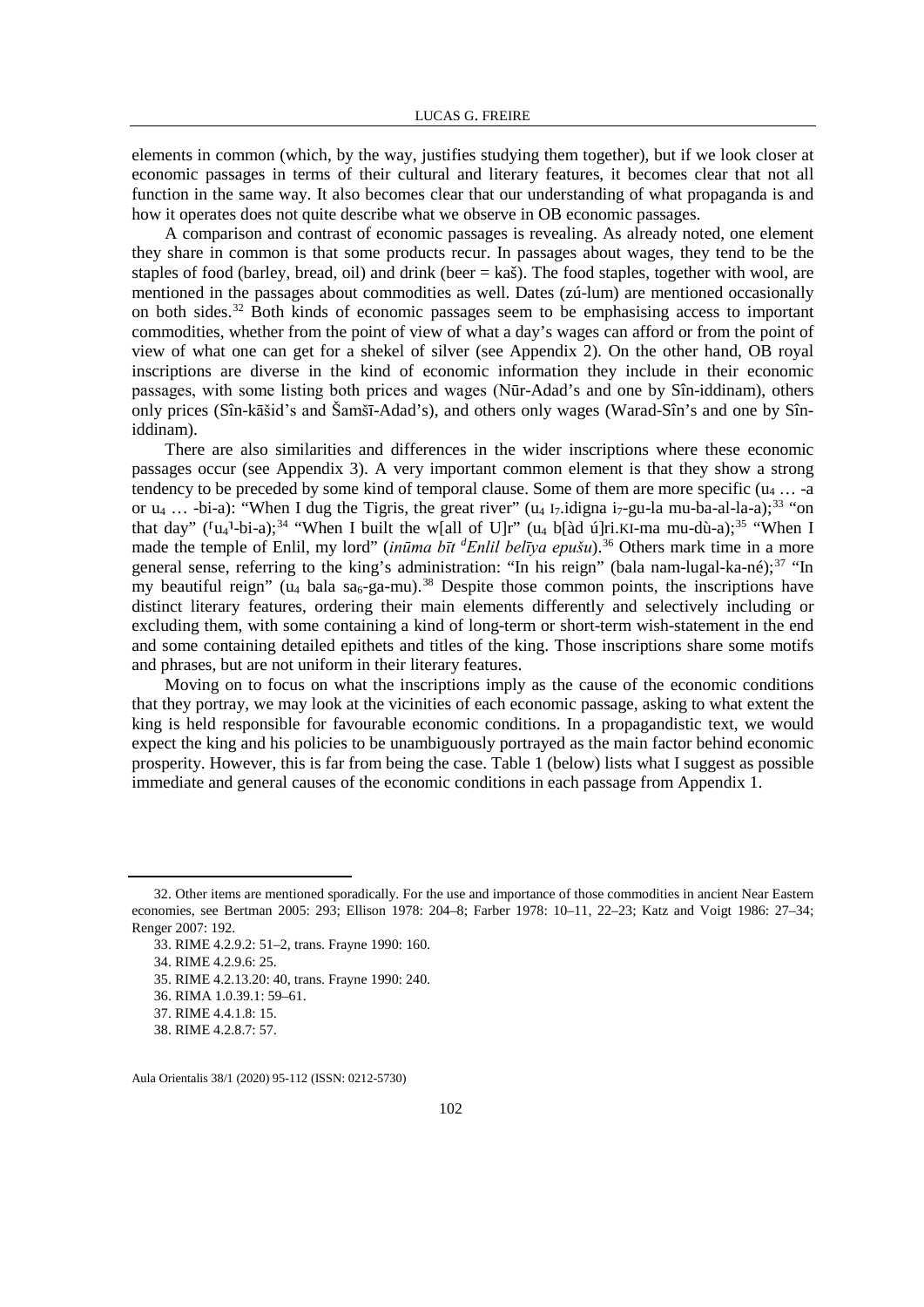|                  | Table 1 - Possible causes of prosperity (trans. Frayne 1990 for RIME and Grayson 1987 for RIMA) |                                                                                  |
|------------------|-------------------------------------------------------------------------------------------------|----------------------------------------------------------------------------------|
| Sîn-kāšid        | General: king's policies (?)                                                                    |                                                                                  |
| (RIME 4.4.1.8)   | " his period of kingship" (line 15)                                                             |                                                                                  |
|                  | preceding economic passage                                                                      |                                                                                  |
| Nūr-Adad         |                                                                                                 | Immediate 1: king's policies                                                     |
| (RIME 4.2.8.7)   |                                                                                                 | "I made oil and butter abundant. I had                                           |
|                  |                                                                                                 | my people eat food of all kinds, (and)                                           |
|                  |                                                                                                 | drink abundant water. I destroyed the                                            |
|                  |                                                                                                 | brigand, the wicked, and the evil-doer<br>in their midst. I made the weak, widow |
|                  |                                                                                                 | and orphan content" (lines 46-56)                                                |
|                  |                                                                                                 | preceding economic passage 1                                                     |
|                  |                                                                                                 |                                                                                  |
|                  |                                                                                                 | <i>Immediate 2: construction <math>(?)</math></i>                                |
|                  |                                                                                                 | "At that time I built the great wall of                                          |
|                  |                                                                                                 | Larsa" (lines 64–5) preceding                                                    |
|                  |                                                                                                 | economic passage 2                                                               |
| Sîn-iddinam (1)  | General 1: divine help 1                                                                        | Immediate 1: construction                                                        |
| (RIME 4.2.9.2)   | "when () An, Enlil, Nanna, and                                                                  | "to establish good water for my city"                                            |
|                  | Utu granted to me a good reign of<br>justice" (lines 10–3)                                      | etc. (lines $17-22$ )                                                            |
|                  |                                                                                                 | "I grandly dug $()$ the Tigris $()$                                              |
|                  | General 2: king's skill                                                                         | providing perpetual water, unceasing                                             |
|                  | "by means of my broad wisdom" etc.                                                              | abundance for Larsa" (lines 42-50)                                               |
|                  | (lines 14–6), preceding construction                                                            | "When I dug the Tigris" (lines 51–                                               |
|                  | report                                                                                          | 2) preceding economic passage                                                    |
|                  |                                                                                                 |                                                                                  |
|                  | General 3: divine help 2 combined                                                               | Immediate 2: king's policies                                                     |
|                  | with king's skill<br>"by the decree of the gods $()$ , by                                       | "I let nobody take less or more" (lines<br>60–2), after economic passage         |
|                  | the favour of the gods $()$ , by means                                                          |                                                                                  |
|                  | of my triumph" etc. (lines 33-42),                                                              |                                                                                  |
|                  | preceding another construction report                                                           |                                                                                  |
| Sîn-iddinam (2)  | General 1: king's piety and policies                                                            | Immediate 1: king's policies (?)                                                 |
| (RIME 4.2.9.6)   | "for the god Utu (), with my ardent                                                             | "I assembled the host of Larsa and                                               |
|                  | prayer, I removed () complaint                                                                  | gave to them, as its () workers,                                                 |
|                  | from my city" (lines $25-8$ )                                                                   | wages – food, anointing oil – $()$ to                                            |
|                  |                                                                                                 | please them" (lines 29–34), preceding                                            |
|                  | General 2: king's policies (?) and construction report<br>divine help                           |                                                                                  |
|                  | "In the days of my gracious [r]eign,                                                            | <i>Immediate 2: construction <math>(?)</math></i>                                |
|                  | which the god Utu gave to me" (lines                                                            | Possible temporal clause, followed by                                            |
|                  | 58-60), preceding economic passage                                                              | gap in text (see lines 42–8), preceding                                          |
|                  | 2                                                                                               | economic passage 1                                                               |
| Warad-Sîn        | General 1: king's piety and divine                                                              | Immediate 1: construction (?)                                                    |
| (RIME 4.2.13.20) | blessing $(?)$                                                                                  | "When I built the w[all of U]r" (line                                            |
|                  | Nanna hear the king's prayer and                                                                | 40), preceding economic passage                                                  |
|                  | allowed him to build the wall (lines                                                            | Immediate 2: king's policies                                                     |
|                  | $14-25$ , preceding ode to the city and<br>construction report                                  | "I removed () complaint from my                                                  |
|                  |                                                                                                 |                                                                                  |

PRICES AND WAGES IN MESOPOTAMIAN ROYAL INSCRIPTIONS

Aula Orientalis 38/1 (2020) 95-112 (ISSN: 0212-5730)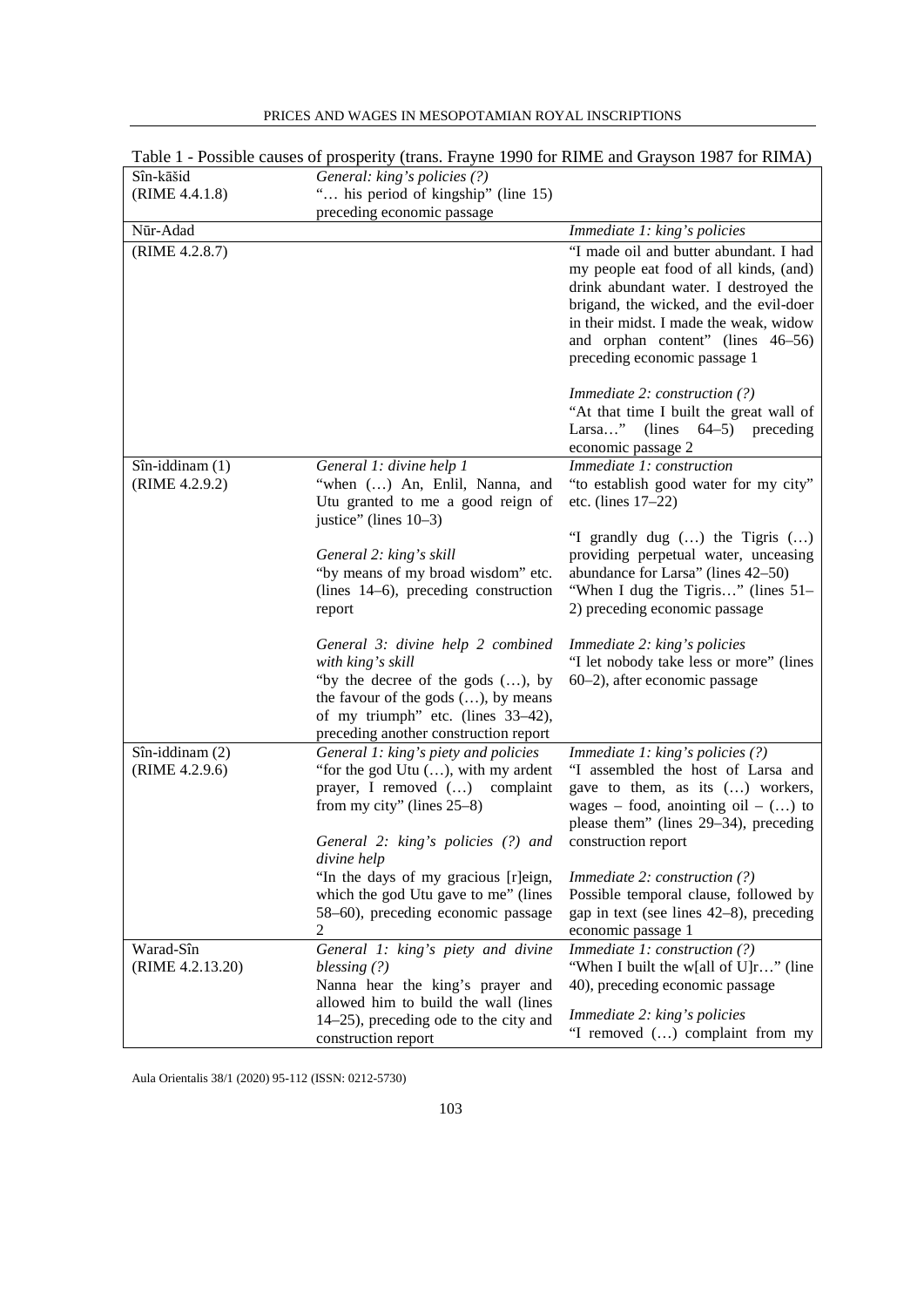|                             | General 2: wish for divine blessing<br>sending prosperity (?)<br>"May you, god Nanna (), grant me<br>$()$ a reign of abundance $()$ , years<br>of plenty" (lines $51-6$ )                                                                                              | land" (line 45), preceding construction<br>report                                                             |
|-----------------------------|------------------------------------------------------------------------------------------------------------------------------------------------------------------------------------------------------------------------------------------------------------------------|---------------------------------------------------------------------------------------------------------------|
| Šamši-Adad<br>(RIMA 1.0.39) | General: king's policies (?)<br>"At that time I received the tribute of<br>the kings" (lines $73-80$ ), after<br>economic passage, possibly cross-<br>referencing royal epithet of "pacifier"<br>Mesopotamia (lines<br>$5-8$ ).<br>οf<br>preceding construction report | <i>Immediate: construction (?)</i><br>"When I built the temple" (lines 59–<br>61), preceding economic passage |

At first sight, it would appear that the king plays an immediate role in causing prosperity. This would be consistent with what we may expect from political propaganda. However, as I indicate with interrogation marks (?), I am making several allowances here by framing those elements as possible causes of prosperity, because textually it is not clear at all whether that is the case.[39](#page-9-0) Even by this generous reading, though, I can make the case that the king's actions are not portrayed, overall, as directly connected to the prosperity of the land. Clear exceptions are the texts of Nūr-Adad and the first of Sîn-iddinam. In both cases, the king provides a framework or structure in the country that is conducive to prosperity. Nūr-Adad highlights his role in fighting crime and oppression, whereas Sîn-iddinam highlights the importance of the infrastructure brought about by the construction work as such, culminating in an effective irrigation system. This king also states that he let nobody take less or more than a certain level of wages, possibly hinting at a stipulation of 'just wages'. The link between those policies and the economic passages is relatively clear, both in textual proximity and in implied causation.[40](#page-9-1)

Even in those cases, however, the effects of royal agency in causing prosperity tend to be enhanced by a general cause. Nūr-Adad is more 'unilateral' in the causation scheme, but Sîniddinam and Warad-Sîn both combine divine action with the king's skill on a more general level. Divine favour in response to royal piety seems to be a recurring general cause of a good reign. In Warad-Sîn's case, the inscription even ends with a prayer for a reign of prosperity.

As for the remaining inscriptions (marked with a question mark), several immediate or general 'causes' which I have included are only implicit, and conveyed by a temporal clause. The two forms are: (1) During the king's (good) reign, such and such economic conditions obtained; and (2) During the king's construction work, such and such economic conditions obtained. The first type is a broad statement that good prices or wages coincided with that king's period of rule, but strictly speaking, this is a correlation claim, not a causation claim, let alone a propagandistic one. The second type is closer to a causation claim, even though it comes in the temporal form, but it could be interpreted as a temporary economic policy, and not a long-term trend: 'during the time of the construction work, I offered good wages or stipulated good prices'. In Sîn-iddinam's second

<span id="page-9-0"></span> <sup>39.</sup> Closeness to the economic passage or to keywords related to prosperity are the main criteria for including those dubious elements as possible general or immediate causes, but lack of clarity is nevertheless indicated with the interrogation marks.

<span id="page-9-1"></span><sup>40.</sup> A possible third inscription that could also be stressing the king's agency in immediate connection to economic prosperity is Warad-Sîn's, but only in the somewhat vague one-line statement that he "removed (…) complaint" from the land.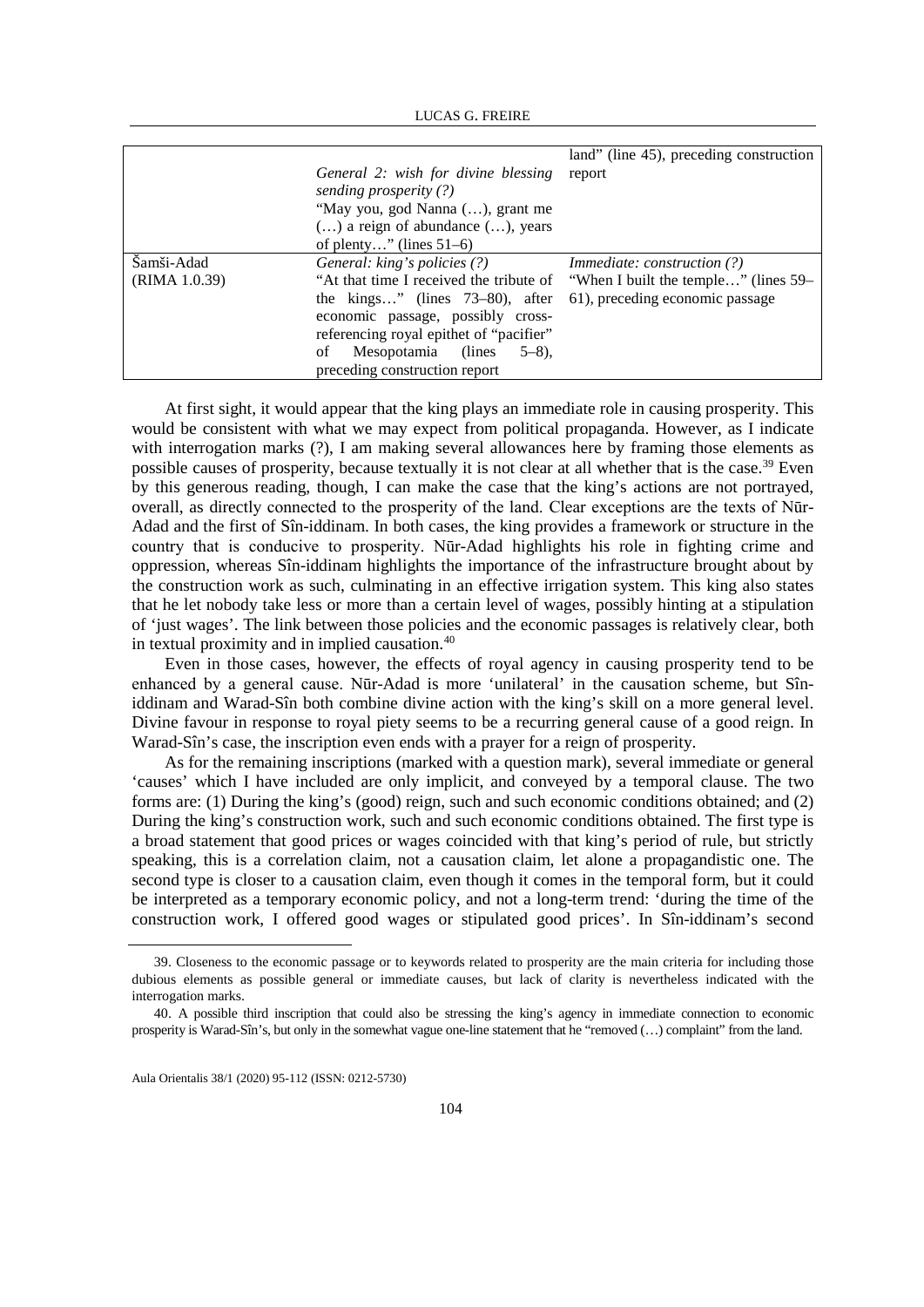passage, this connection is made clear by the passage about assembling workers and paying them enough for that construction work. In Šamši-Adad's case, a portion of text mentioning tribute from other kings blurs the connection after the economic passage. Are the goods brought from outside into the land a factor in reducing commodity prices? The inscription merely mentions the fact, without drawing any clear connections.

Elements of the building inscription textual genre, often ignored in the literature discussing economic passages, help us approach a discussion of royal propaganda in an alternative light. William Hallo defines royal inscriptions as a genre, noting that they form "part of cuneiform literature which was intended for permanent preservation" because they were "either inscribed on durable materials, or duplicated in great numbers, or provided with blessings on those who would preserve the monuments and curses on those who would destroy them or erase or alter the name inscribed on them".[41](#page-10-0) Therefore, as *messages* intended to be around for a long time, royal inscriptions on a building (such as the ones studied here) were not necessarily meant for a contemporary audience. "Most probably they were conceived in the first place to be restricted from viewing and handling"[.42](#page-10-1) This goes against the widely accepted view of how propaganda operates.

What, then, was the audience for those building inscriptions? What was their purpose? According to one view, "they were to be read by future kings and other potential rebuilders of the structure".<sup>[43](#page-10-2)</sup> The basis for this claim is the formulaic curse formula against those who may in the future dilapidate the monument. However, this type of passage does not always occur – in fact, curses are included in only one of the inscriptions studied here (Šamšī-Adad's). For others, such inscriptions were "to be read by the deity to which they were addressed".<sup>[44](#page-10-3)</sup> This makes sense of passages using the dative case  $\frac{1}{r(a)}$  to dedicate something (perhaps the whole construction) to a deity. Regardless, except for the group of scribes commissioned to write the inscriptions and, perhaps the priests who might have read them in their dedication of the monument, the texts were not normally in sight.[45](#page-10-4) "It was a matter of indifference to their royal author whether his contemporary subjects could read them" and "even their decorative value was incidental".<sup>[46](#page-10-5)</sup> The normal role of a royal building inscription, therefore, was connected somehow to a future audience, or to a divine audience. It is far from clear what purpose it would serve as propaganda directed towards a contemporary audience.

At this point I am not offering a systematic interpretation of economic passages – this will require further investigation. There are, for example, much later economic passages in inscriptions that seem to imitate the earlier style. However, at least on the general purpose of OB inscriptions, I side with Govert van Driel, for whom building inscriptions are intended for the dedication of the whole structure to a deity, with the purpose of ensuring "the prolongation of reign, well-being and life", occasionally also expressing "a wish that the memory of the good deed should be preserved".<sup>[47](#page-10-6)</sup> This accounts for the divine audience, on the one hand. On the other, especially temple inscriptions (of which we have some containing economic passages) were also copied in foundation deposits stone tablets (e.g. Šamšī-Adad's) with a message implying a future human

<span id="page-10-0"></span> <sup>41.</sup> Hallo 1962: 1. For a typology of OB royal inscriptions as a genre, see Hallo 1961.

<span id="page-10-1"></span><sup>42.</sup> Tsouparopoulou 2014: 27; see Oppenheim 1977: 146–7.

<span id="page-10-2"></span><sup>43.</sup> Hallo 1962: 10.

<sup>44.</sup> Oppenheim 1977: 147.

<span id="page-10-5"></span><span id="page-10-4"></span><span id="page-10-3"></span><sup>45.</sup> Tsouparopoulou 2014: 28.

<sup>46.</sup> Hallo 1962: 10.

<span id="page-10-6"></span><sup>47.</sup> Van Driel 1973: 68.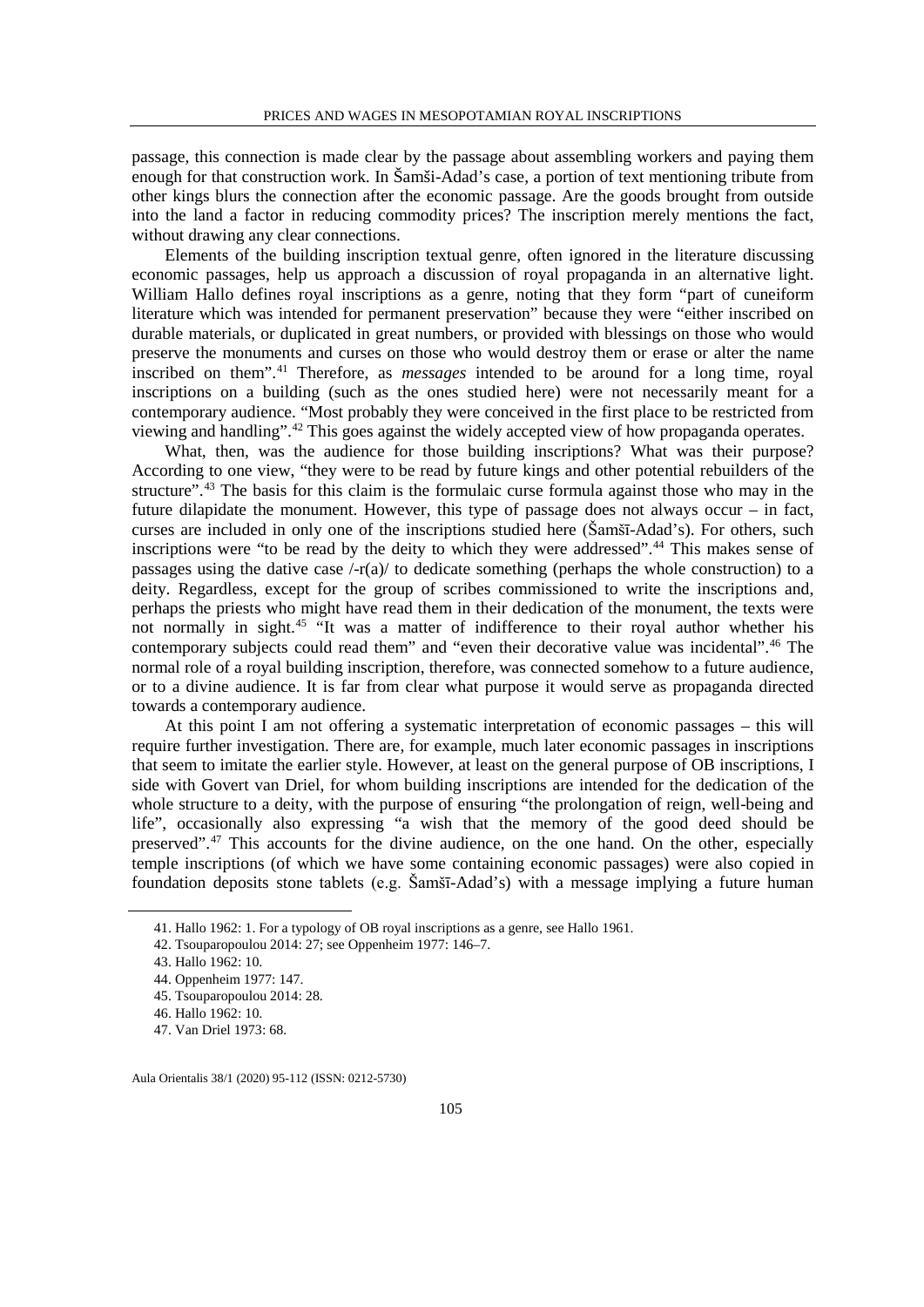audience. The construction of temples according to divine revelation should follow a number of strict rules in order not to affect cosmic balance and bring negative consequences upon the land.<sup>[48](#page-11-0)</sup> Inscriptions in foundation deposits often contained curses against those who would find them and not properly restore the building. Foundation deposits provided a model for current and future construction work on the temple, and apparently later kings made a point of digging them out to look for guidance in their own building work on top of the older temple.<sup>[49](#page-11-1)</sup> This, to me, accounts for the future intended human audience. Regardless of how we answer the question of what role economic passages played in that discourse, we will have to treat the issue in light of those cultural aspects as well.

#### 4. *Final Remarks*

In this paper, I have raised questions about the mainstream reading of economic passages within OB royal inscriptions as propagandistic. I have shared three main preliminary findings of my on-going research. First, this mainstream view of economic passages has been uncritically transmitted and is now a common-sense view in the literature. Second, the mainstream view is based on two pillars: a small number of secondary studies and broad comparisons between alleged propagandistic passages and more objective economic administrative texts, but both pillars can be challenged on methodological grounds. In principle, the challenge is not insurmountable, but the simplistic procedures adopted so far by the mainstream view need to be amended, and judgment on the points obtained from such procedures, suspended. Third, a closer examination of cultural and literary features of the OB royal inscriptions where economic passages occur indicates that they should not all be taken uniformly, and that they do not seem to be instances of 'propaganda', strictly speaking.

Given my three findings so far, it is safe to tentatively conclude, first, that we lack the necessary information to make a robust contrast between economic passages and objective economic data. Second, royal inscriptions do indeed try to portray the king's character and deeds in a good light, and this portrayal might well include economic performance. However, third, this fact should not necessarily lead us to read such passages as propaganda – at least not in the scholarly use of the term. Fourth, a number of important factors have been neglected in the interpretation of economic passages in royal inscriptions, such as, for example the interaction between royal and divine agency in causing economic prosperity. Fifth, a re-examination of the mainstream view of economic passages will have to reconsider both the basis for this view and the literary and cultural background of the passages themselves in the search for a more rigorously established interpretation.

## 5. *Acknowledgments*

This article was first presented as a draft paper at the 22<sup>nd</sup> IOSOT Congress (SASNES session, Stellenbosch, 4–9 September 2016). The conference presentation has been made possible by the generosity of the Ancient Texts Research Group at North-West University and by my Postdoctoral

<span id="page-11-1"></span><span id="page-11-0"></span> <sup>48.</sup> Kapelrud 1963; Leick 2003: 106; Lundquist 1983: 212–5; Palmer 2012: 300–301; Roux 1992: 211; Tsouparopoulou 2014; Van Buren 1952: 293.

<sup>49.</sup> See Winter 2000.

Aula Orientalis 38/1 (2020) 95-112 (ISSN: 0212-5730)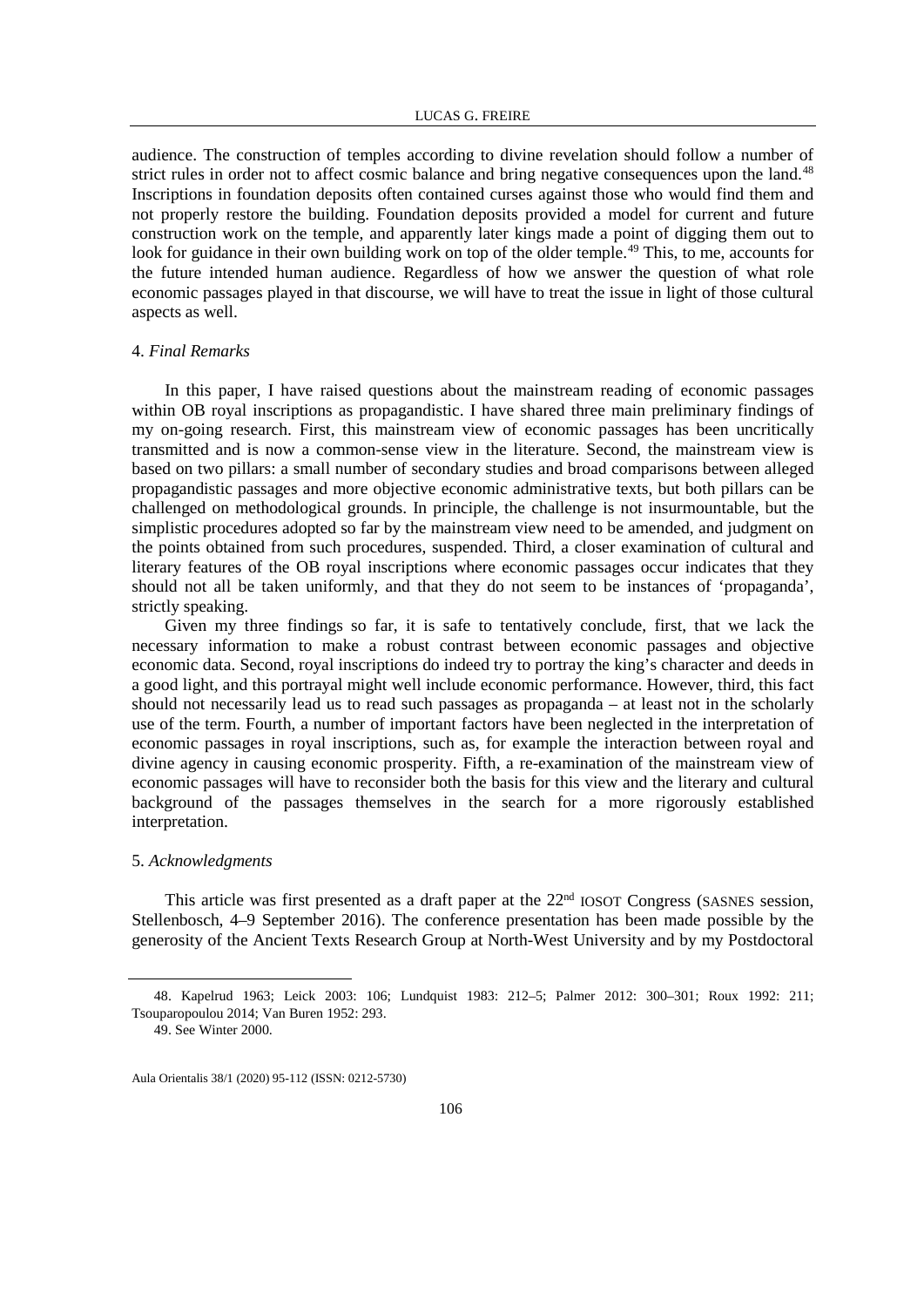Fellowship at NWU's School of Philosophy. I would like to thank Dr At Lamprecht and Prof Hans van Deventer for the Research Group's support.

# 6. *Bibliography*

Bertman, S 2005. *Handbook to Life in Ancient Mesopotamia*. Oxford: Oxford University Press.

- Chavalas, M W (ed.) 2006. *The Ancient Near East: Historical Sources in Translation*. Oxford: Blackwell
- Ellison, E R 1978. A study of diet in Mesopotamia (c. 3000-600 BC) and associated agricultural techniques and methods of food preparation. Doctoral Thesis. London: University of London.
- Falkenstein, A 1963. Zu den Inschriftenfunden der Grabung in Uruk-Warka 1960–1961, *BaghM* 2: 1–82.
- Falkenstein, A 1964. Eine Inschrift Waradsîns aus Babylon, *BaghM* 3: 25–40.
- Farber, H 1978. A price and wage study for northern Babylonia during the old Babylonian period, *JESHO* 21/1: 1–51.
- Finley, M I 1985. *The Ancient Economy*. Berkeley: The University of California Press.
- Frayne, D 1990. *Old Babylonian Period (2003–1595 BC).* Toronto: University of Toronto Press (= RIME 4).

Frese, T, Keil, W E & Krüger, K (ed.) 2014. *Verborgen, unsichtbar, unlesbar: Zur Problematik restringierter Schriftpräsenz*. Berlin: De Gruyter (= Reihe Materiale Textkulturen Band 2).

Goddeeris, A 2007. The old Babylonian economy, in Leick (ed.) 2007: 198–209.

- Goetze, A 1951–1952. The laws of Eshnunna, *AASOR* 31: 1–197.
- Grayson, A K 1972. *Assyrian Royal Inscriptions, Volume 1: From the Beginning to Ashur-reshaishi I*. Wiesbaden: Otto Harrassowitz.
- Grayson, A K 1975. *Assyrian and Babylonian Chronicles*. New York: Locust Valley (= ABC / TCS 5).
- Grayson, A K 1987. *Assyrian Rulers of the Third and Second Millennia BC (to 1115 BC)*. Toronto: University of Toronto Press (= RIMA 1).
- Hallo, W W 1961. Royal inscriptions of the early old Babylonian period: A bibliography, *BiOr* 18: 4–14.
- Hallo, W W 1962. The royal inscriptions of Ur: A typology, *HUCA* 33: 1–43.
- Huffmon, H B, Spina, F A & Green, A R W (ed.) 1983. *The Quest for the Kingdom of God: Studies in Honor of George E Mendenhall*. Winona Lake: Eisenbrauns.
- Kapelrud, A S 1963. Temple building, a task for gods and kings. *Or* 32(1): 56–62.
- Katz, S H & Voigt, M M 1986. Bread and beer: The early uses of cereals in the human diet, *Expedition* 28(2): 23–34.
- Leick, G 2003. *The Babylonians: An Introduction*. London: Routledge.
- Leick, G (ed.) 2007. *The Babylonian World*. London: Routledge.
- Liverani, M 2014. *The Ancient Near East: History, Society and Economy*. London: Routledge. Tabatabai, S (trans.)
- Luckenbill, D D 1912. Inscriptions of early Assyrian rulers, *AJSL* 28/3: 153–203.
- Lundquist, J M 1983. What is a temple? A preliminary typology, in Huffmon, Spina & Green (ed.) 1983: 205–18.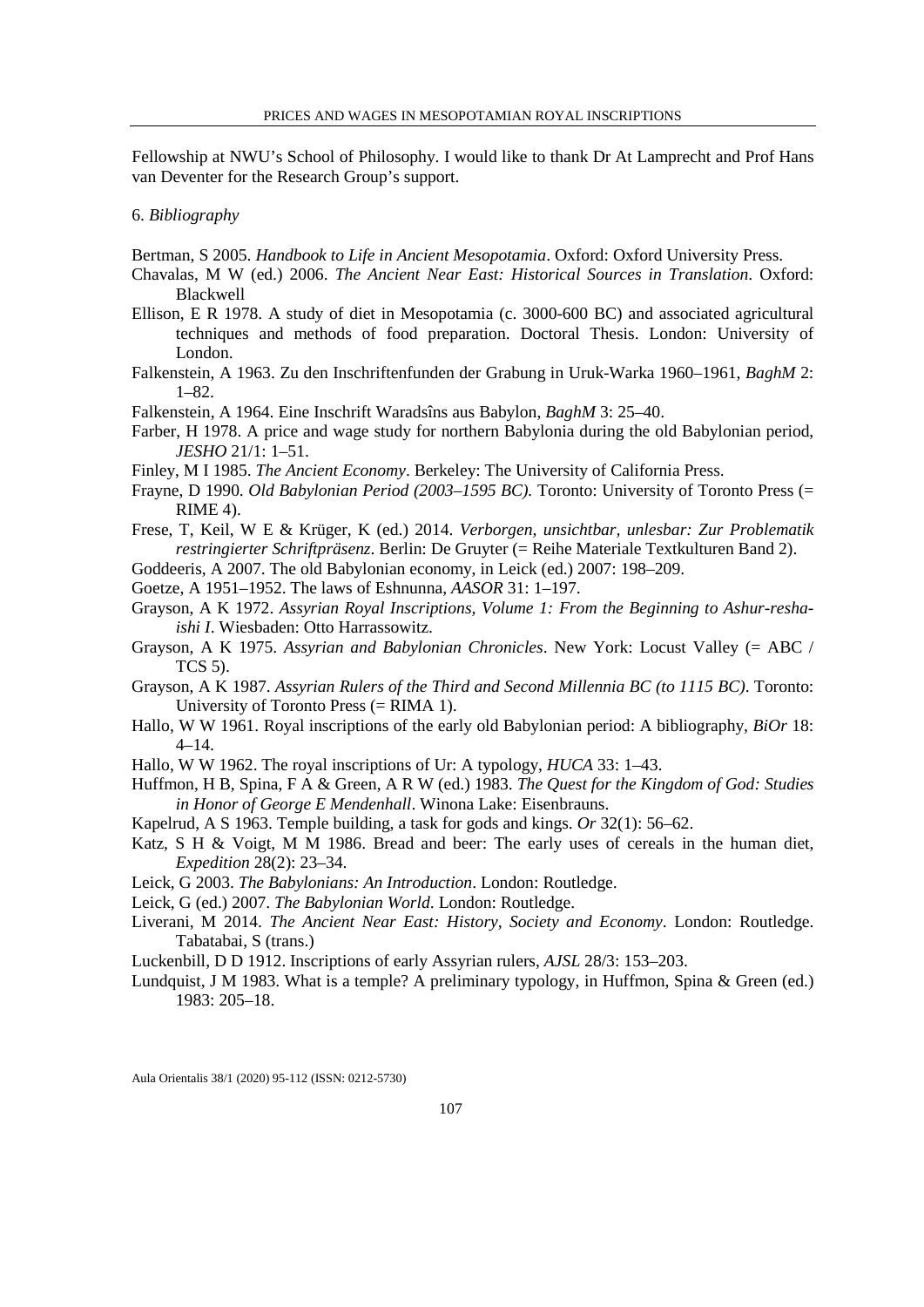- Matthiae, P et al. (ed.) 2000. *Proceedings of the First International Congress on the Archaeology of the Ancient Near East*, vol. 2 Rome, 18–23 May 1998. Università degli studi di Roma "La Sapienza".
- Meissner, B 1936. *Warenpreise in Babylonien*. Berlin: Verlag der Akademie der Wissenschaften (= AbhBerlin 1).
- Messerschmidt, L 1911. *Keilschrifttexte aus Assur historischen Inhalts*. Leipzig: J C Hinrichs (= KAH 1/WVDOG 16).
- Monroe, C M 2007. Money and trade, in Snell (ed.) 2007: 171–84.
- Oppenheim, A L 1977. *Ancient Mesopotamia: Portrait of a Dead Civilization*, revised edition, with Reiner, E. Chicago: The University of Chicago Press.
- Palmer, M J 2012. Expressions of sacred space: Temple architecture in the ancient Near East. Doctoral thesis. Pretoria: University of South Africa.
- Pettinato, G 1970. Unveröffentlichte Texte des Königs Sînkašid von Uruk, *OrAnt* 9: 97–112.
- Polanyi, K 1977. *The Livelihood of Man*. New York: Academic Press.
- Powell, M A 1987. Maße und Gewichte, *RA*, 7: 457–517; 537–30.
- Powell, M A 1990. Identification and interpretation of long term price fluctuations in Babylonia: More on the history of money in Mesopotamia, *AF* 17/1: 76–99.
- Powell, M A, Vargyas, P & van den Hout, T 2003–2005. Preise, Warenpreise (Prices), *RA* 10/7,8: 609–16.
- Renger, J 2007. Economy of ancient Mesopotamia: A general outline, in Leick (ed.) 2007: 187–97.
- Roth, M 1997. *Law Collections of Mesopotamia and Asia Minor*, second edition. Atlanta: Scholars Press  $(=$  SBLWAW 6).
- Roux, G 1992. *Ancient Iraq*, third edition. London: Penguin.
- Schwenzner, W 1915. Zum altbabylonischen Wirtschaftsleben, *MVAG* 19/3: 1–130.
- Snell, D C 1997. *Life in the Ancient Near East, 3100–332 BCE*. New Haven: Yale University Press.
- Snell, D C 1982. *Ledgers and Prices: Early Mesopotamian Merchant Accounts*. New Haven: Yale University Press (= YNER 8).
- Snell, D C (ed.) 2007. *A Companion to the Ancient Near East*, reprint. Oxford: Blackwell.
- Sollberger, E 1965. *Royal Inscriptions, Part II*. London: The Trustees of the Two Museums (= UET 8).
- Sollberger, E 1982. An old-Babylonian tribute to an old-Babylonian master, in van Driel et al. (ed.) 1982: 342–50.
- Sweet, R F G 1958. On prices, money, and money uses in the Old Babylonian period. Doctoral Dissertation. Chicago: University of Chicago.
- Thureau-Dangin, F 1907. *Die sumerischen und akkadischen Königsinschriften*. Leipzig: J C Hinrichs  $(= VAB 1/1)$ .
- Tsouparopoulou, C 2014. Hidden messages under the temple: Foundation deposits and the restricted presence of writing in 3rd millennium BCE Mesopotamia, in Frese, Keil & Krüger (ed.) 2014: 23–38.
- Van Buren, E D 1952. Foundation rites for a new temple, *Or* 21: 293–306.
- Van de Mieroop, M 2016. *A History of the Ancient Near East, ca. 3000–323 BC*, third edition. Oxford: Wiley Blackwell.
- van Driel, G 1973. Foundation deposits in ancient Mesopotamia (Review), *JAOS* 93(1): 67–74.
- van Driel, G et al. (ed.) 1982. *Zikir Šumim: Assyriological Studies Presented to F R Kraus on the Occasion of his Seventieth Birthday*. Leiden: E J Brill (= Fs Kraus).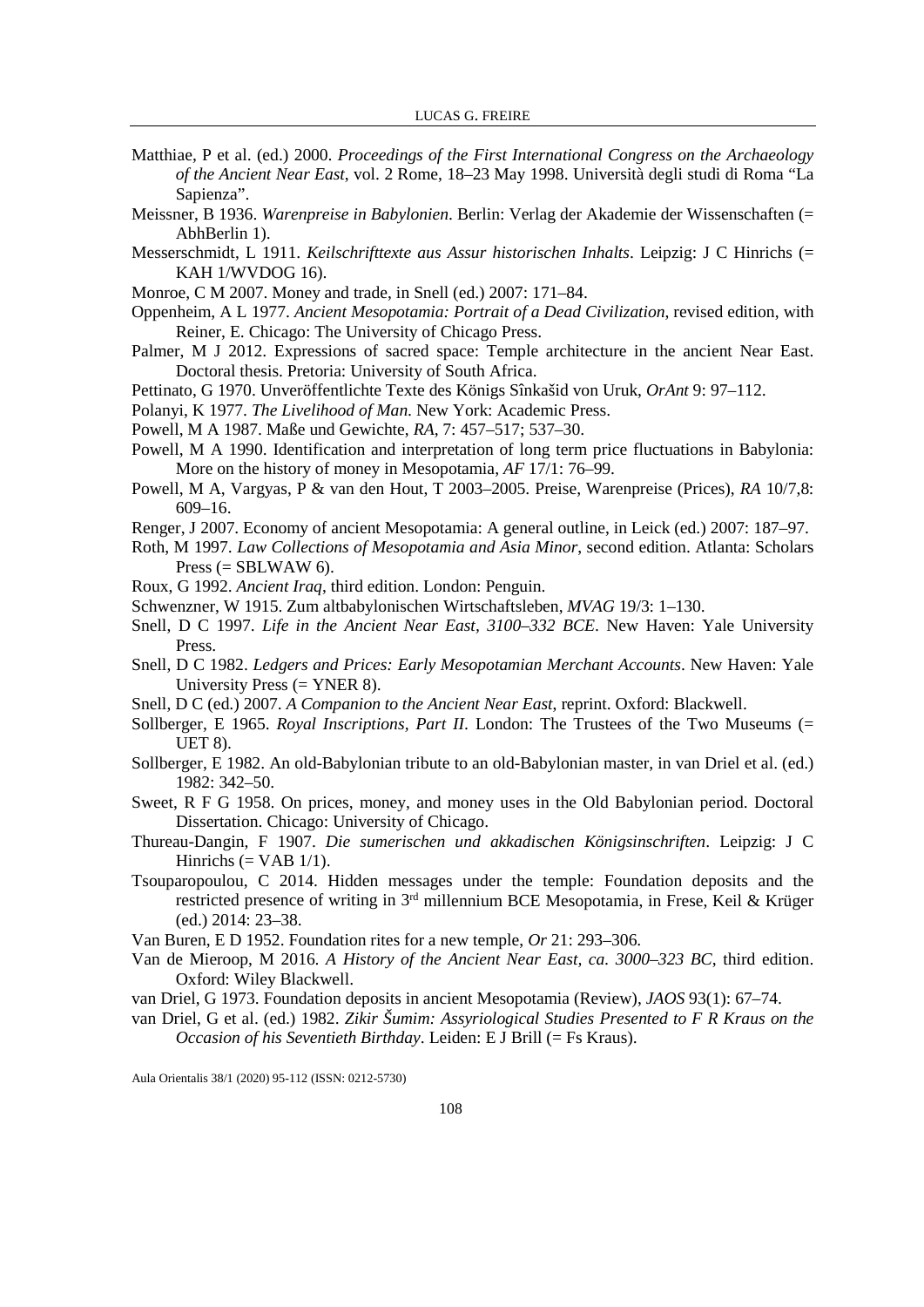van Koppen, F 2006. Old Babylonian period inscriptions, in Chavalas (ed.) 2006: 88–106.

Winter, I J 2000. Babylonian archaeologists of the(ir) Mesopotamian past, in Matthiae et al. (ed.) 2000: 1785–1800.

#### 7. *Appendix 1: Early OB Economic Passages*

I have so far identified the following inscriptions of the OB period containing economic passages: RIME 4.2.8.7, 4.2.9.2, 4.2.9.6, 4.2.13.20, 4.4.1.8 and RIMA 1.0.39.1 (all six quoted below), and RIME 4.2.13.21, 4.4.1.10–15, which contain economic passages that overlap significantly with the inscriptions of the same kings already quoted below.

Economic passage 1: Sîn-kāšid (RIME 4.4.1.8)

| 15 bala-nam-lugal-la-ka-né     | (Lines $15-23$ ) In his period of       |
|--------------------------------|-----------------------------------------|
| $163$ se gur-ta                | kingship, according to the market       |
| 17 12 ma-na síg-ta             | value of his land, 3 gur of barley, 12  |
| 18 10 ma-na urudu-ta           | minas of wool, 10 minas of copper, 3    |
| 19 3 bán ì-giš-ta              | ban of vegetable oil cost one shekel of |
| 20 ganba-ma-da-na-ka           | silver. May his years be years of       |
| 21 kù-babbar 1 gín-e           | abundance (trans. Frayne 1990:454).     |
| $22$ hé-éb-da-sa <sub>10</sub> |                                         |
| 23 mu-a-ni mu-hé-gál-la hé-a   |                                         |

Economic passage 2: Nūr-Adad (RIME 4.2.8.7)

 $57$  u<sub>4</sub>-bala-sa<sub>6</sub>-ga-mu 58 2 še gur-ta 2 (bán) ì-ta 59 10 ma-na síg-ta 60 10 gur zú-lum-ta-àm 61 ganba-šà-ma-da-gá-ka 62 kù 1-gín-e  $63$  ur<sub>5</sub>-gin<sub>7</sub> ba-ra-sa<sub>10</sub> 64 u4-bi-a bàd-gal-larsa.KI-ma 65 ḫur-sag-gin7 ki-sikil-la mu-dù 66 á lú-1-e 67 3 (bán) še-ta 2 sìla ninda-ta 68 2 sìla kaš-ta 69 2 gín ì-ta-àm 70 u4-1-e ur5-gin7 šu ba-an-ti

(ii:57–63) During my good reign, according to the market value which was in my land, thus one shekel of silver purchased 2 gur of barley, 2 ban of oil, 10 minas of wool, 10 gur of dates.

(ii:64–70) At that time I built the great wall of Larsa like a mountain in a pure place. The wages of each worker were 3 ban of barley, 2 sila of bread, 2 sila of beer, 2 shekels of oil; thus they received this in one day (trans. Frayne 1990:148–9).

Economic passage 3: Sîn-iddinam (1) (RIME 4.2.9.2)  $51$  u<sub>4</sub> I<sub>7</sub>.idigna i<sub>7</sub>-gu-la 52 mu-ba-al-la-a 53 á lú-1-e 54 še 1 gur-ta 55 ninda 2 sìla-ta 56 kaš 4 sìla-ta 57 ì 2 gín-ta-àm 58 u4-aš-a

(Lines 51–3) When I dug the Tigris, the great river, the wages of each worker were: (Lines 54–9) 1 gur of barley, 2 sila of bread, 4 sila of beer, 2 shekels of oil, in one day so they received this.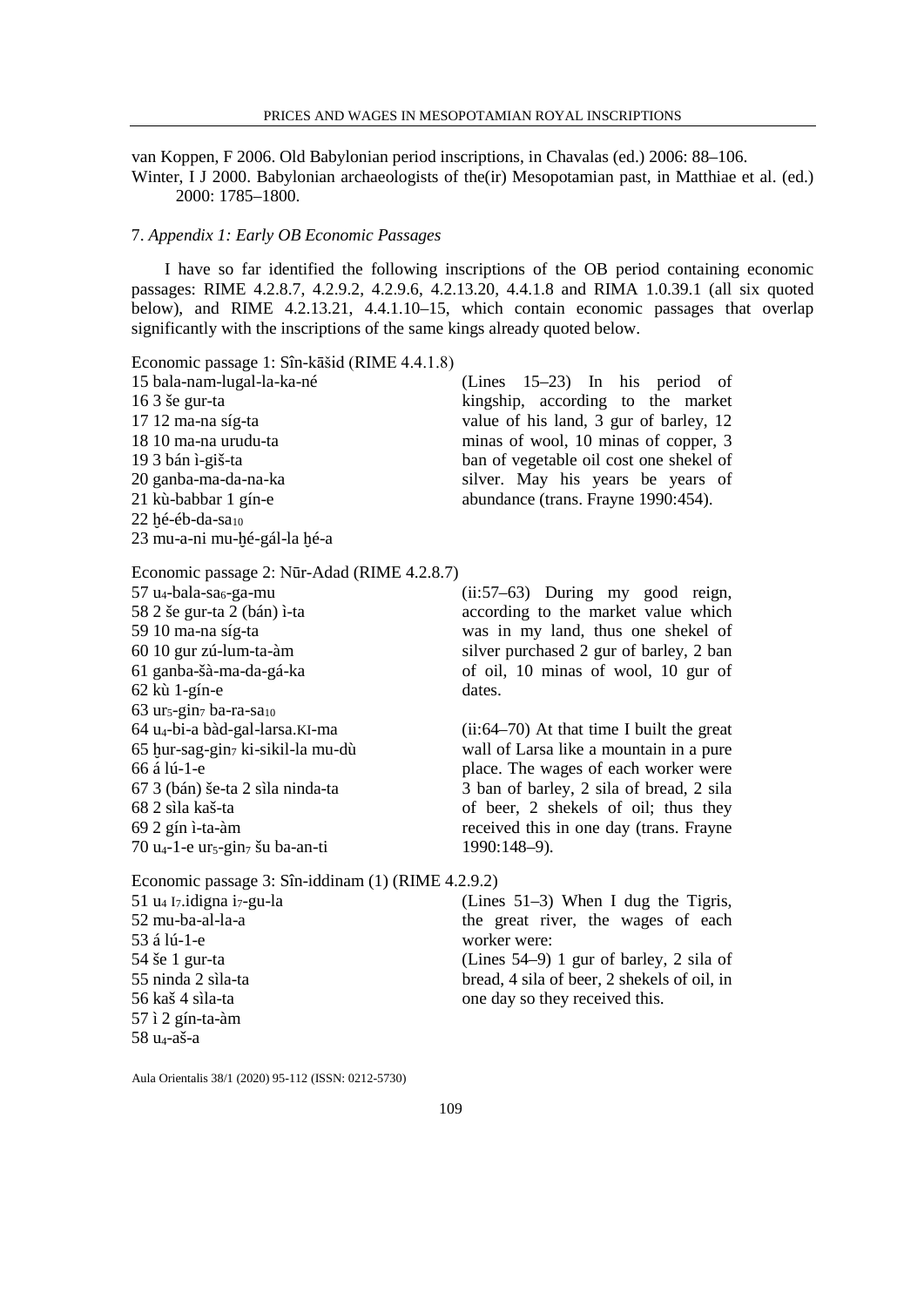59 ur $_5$ -gin $_7$  šu ha-ba-an-ti 60 lú á-lá 61 lú á-daḫ 62 ba-ra-bí-tuk (Lines 60–2) I let nobody take less or more (trans. Frayne 1990:160). Economic passage  $4 - \text{Sin-iddinam} (2)^{50}$  $4 - \text{Sin-iddinam} (2)^{50}$  $4 - \text{Sin-iddinam} (2)^{50}$  (RIME 4.2.9.6) 49 [á lú-1-e] 50 [x še-gur-ta] 51 zú-lum 2 sìla-ta 52 ga-àra 2 sìla-ta 53 duḫ-še-giš-ì 2 sìla-ta 54 ì 2 gín-ta-àm 55 amaš nì-kú-e šub-ba 56 u4-aš-a 57 ur<sub>5</sub>-gin<sub>7</sub> šu ha-ba-ra-an-ti (Lines 49–57) [the wages of each (worker) were: x gur of grain] 2 sila of dates, 2 sila of cheese, 2 sila of sesame bran, 2 shekels of oil, not including food from the sheepfolds. In one day so they received this.  $58 u_4$ -[b]ala-sa<sub>6</sub>-ga-gá 59 <sup>d</sup>utu lugal-mu 60 gá-ar ma-an-sum-ma-a 61 še 4 gur-ta 62 zú-lum 12 gur-ta 63 síg 15 ma-na-ta 64 ì-giš 3 bán-ta 65 ì-šaḫ 5 bán-ta-àm 66 ganba sà-uri<sub>5</sub>.KI 67 larsa.KI ù ma-da-g[á-ka] 68 kù 1 gín-e 69 ur<sub>5</sub>-gin<sub>7</sub> ḫa-ba-ra-[sa<sub>10</sub>] (Lines 58–69) In the days of my gracious [r]eign, which the god Utu, my lord gave to me, 4 gur of barley, 12 gur of dates, 15 minas of wool, 3 ban of vegetable oil, 5 ban of lard, according to the market value in Ur, Larsa and  $m[y]$  land, so much [was] sold] per one shekel of silver (trans. Frayne 1990:166). Economic passage 5 - Warad-Sîn (RIME 4.2.13.20)

40 u4 b[àd-ú]ri.KI-ma mu-dù-a 41 ⸢á⸣ lú-1-e 3 bán še-ta 42 ⸢2⸣ [sìla] ninda-ta 2 sìla kaš-ta 43  $\lceil 2 \rceil$  gín ì-giš-ta 44 u<sub>4</sub>-aš-a ur<sub>5</sub>-gin<sub>7</sub> šu ha-ba-an-ti 45 šà-ma-da-gá-ka i-<sup>d</sup>utu ḫé-éb-ta-zi (Lines 40–5) When I built the w[all of U]r, the wages of each man were 3 ban of barley, 2 [sila] of bread, 2 sila of beer, 2 shekels of vegetable oil; in one day so each one received this. I removed (any cause for) complaint from my land (trans. Frayne 1990: 240). Economic passage 6 - Šamši-Adad (RIMA 1.0.39.1) 59 *inūma bīt*(É) *<sup>d</sup> Enlil* 60 *bēliya* 61 *epušu* (Lines 59–72) When I built the temple of my lord Enlil, the exchange-rate of my city, Assur [was as follows]: for 1

<span id="page-15-0"></span> <sup>50.</sup> Frayne, the editor of RIME 4, reads the first sign of line 57 as UR. This is likely a typo. See Sollberger's (1965, Plate XV, Text 72, line 57) hand copy of the relevant fragment, where the expected UR<sub>5</sub> sign is clearly expressed. I have altered the transliteration of the economic passage above accordingly.

Aula Orientalis 38/1 (2020) 95-112 (ISSN: 0212-5730)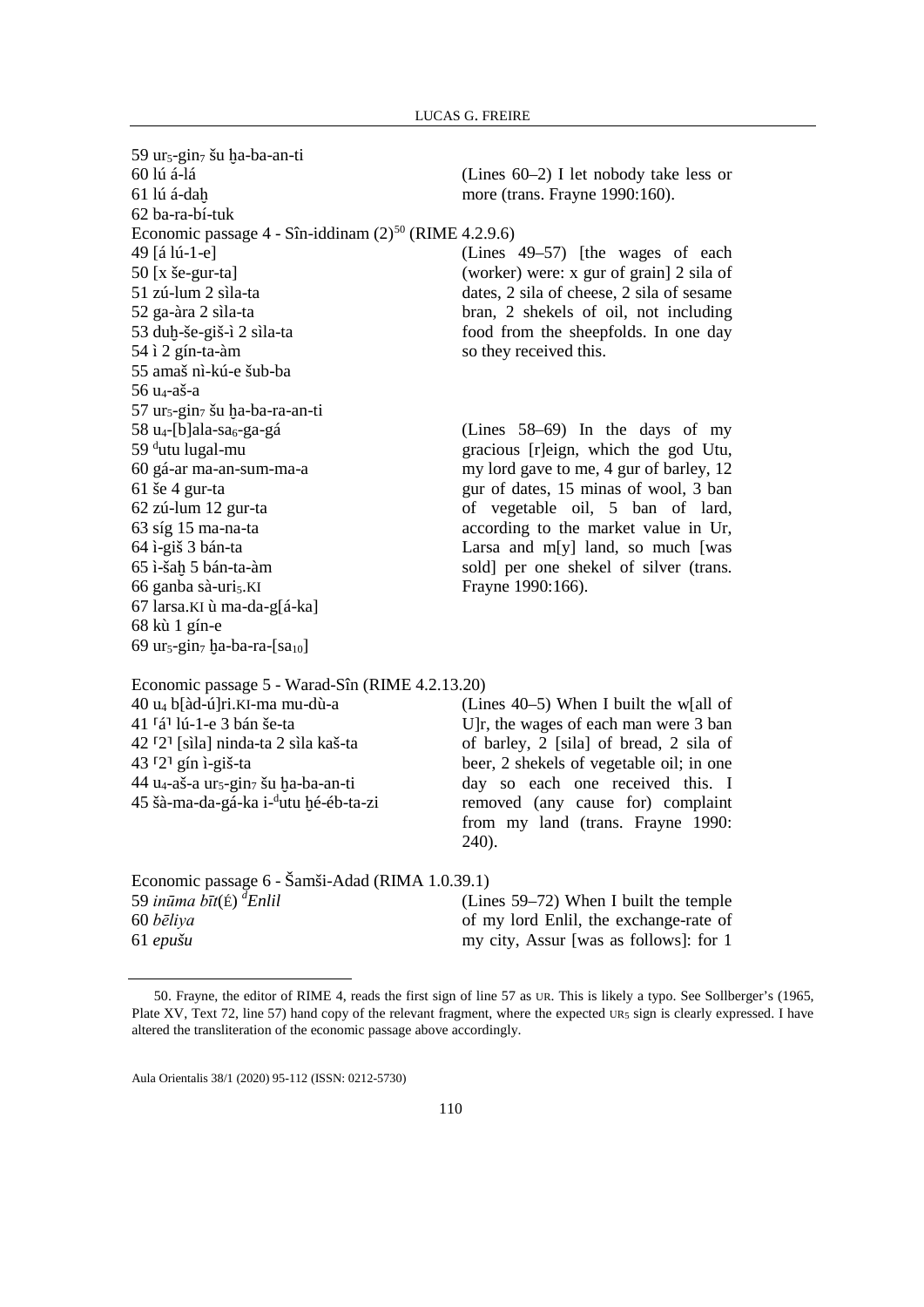shekel of silver, 2 kors or barley were indeed bought; for 1 shekel of silver, 15 minas of wool; for 1 shekel of silver, 2 seahs of oil, in the exchangerate of my city, Assur (RIMA 1.0.39.1, own transcription and translation).

8. *Appendix 2: Prices and Wages in OB Economic Passages*

| Table $2 - OB$ economic passages: what one shekel of silver buys |  |  |  |  |
|------------------------------------------------------------------|--|--|--|--|
|                                                                  |  |  |  |  |

| Sîn-kāšid           | Nūr-Adad            | $Sîn-iddinam(2)$       | Šamši-Adad I        |
|---------------------|---------------------|------------------------|---------------------|
|                     |                     |                        |                     |
| 1 gín kù-babbar $=$ | $1 \sin k\hat{u} =$ | $1 \sin k\mathbf{u} =$ | 1 GÍN KÙ.BABBAR $=$ |
| 3 gur še            | $2$ gur še          | 4 gur še               | 2 GUR ŠE            |
| $12$ ma-na síg      | $2$ (bán) $i$       | 12 gur zú-lum          | 15 MA.NA SÍG        |
| 10 ma-na urudu      | $10$ ma-na síg      | 15 ma-na síg           | 2 BAN I             |
| 3 bán ì-giš         | 10 gur zú-lum       | 3 bán ì.giš            |                     |
|                     |                     | 5 bán ì.šah            |                     |

|  | Table $3 - OB$ economic passages: what a day's wages buy |  |  |  |
|--|----------------------------------------------------------|--|--|--|
|  |                                                          |  |  |  |

| Nūr-Adad          | $Sîn$ -iddinam $(1)$ | $Sin$ -iddinam $(2)$     | Warad-Sîn        |
|-------------------|----------------------|--------------------------|------------------|
|                   |                      |                          |                  |
| $3$ (bán) še      | 1 gur še             | $[x \text{ gur} \geq 0]$ | 3 bán še         |
| 2 sìla ninda      | 2 sìla ninda         | 2 sìla zú-lum            | 2 [sila] ninda   |
| 2 sila kaš        | 4 sìla kaš           | 2 sìla ga-àra            | 2 sila kaš       |
| $2$ gin $\lambda$ | $2$ gin $\lambda$    | 2 sìla duh-še-giš-ì      | $2$ gín $i$ -giš |
|                   |                      | $2$ gin $\lambda$        |                  |